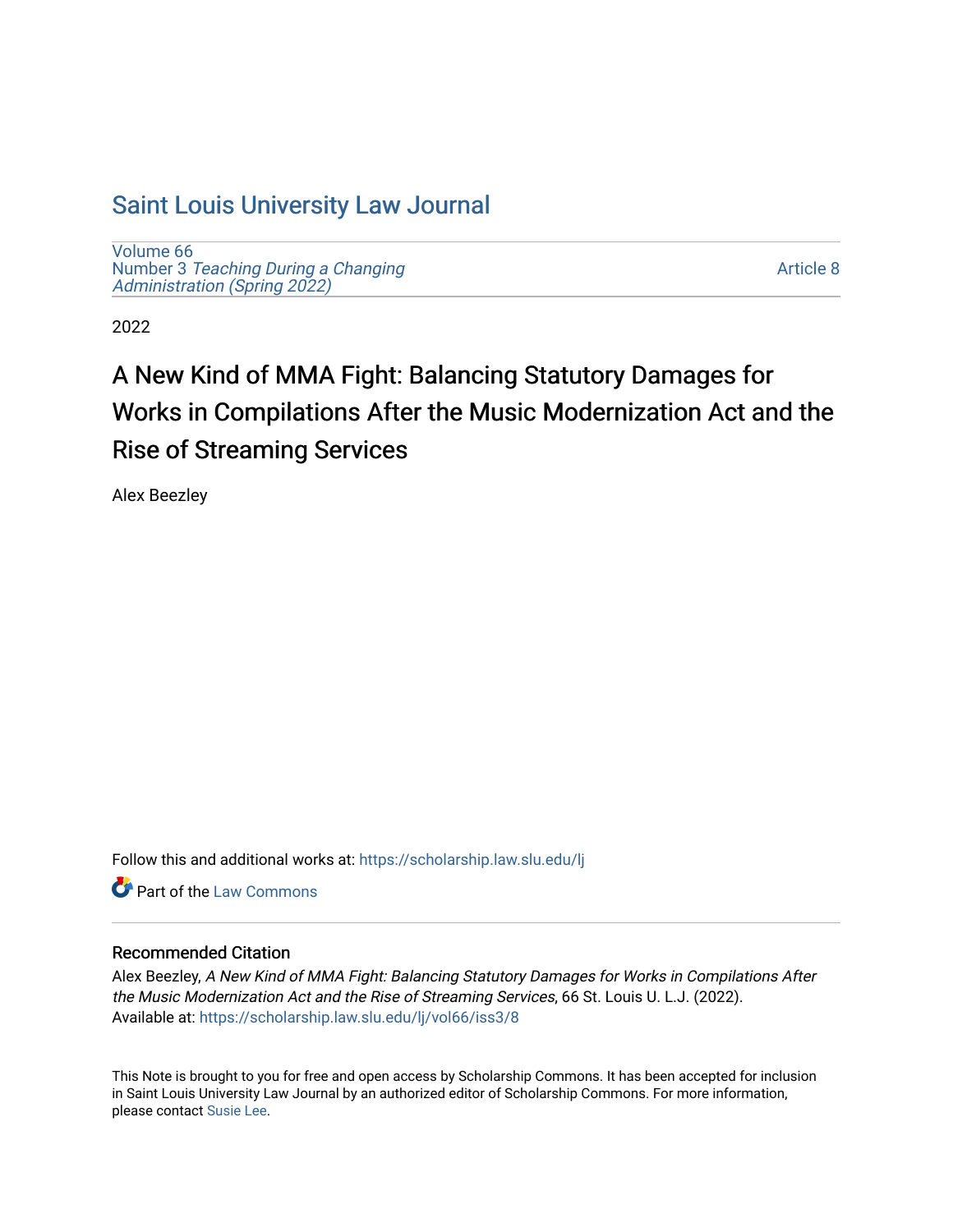## **A NEW KIND OF MMA FIGHT: BALANCING STATUTORY DAMAGES FOR WORKS IN COMPILATIONS AFTER THE MUSIC MODERNIZATION ACT AND THE RISE OF STREAMING SERVICES**

#### **ABSTRACT**

*Due to the ambiguous language of Section 504(c) of the Copyright Act of 1976, judges and legal scholars have been confounded for decades about how statutory damages should be distributed when the copyright of multiple items in a compilation has been infringed. Several circuits hold that separate statutory damages awards can be given for each item in a compilation that has been infringed if the items each have an economic value. In contrast, the Second Circuit holds that only one statutory damages award can be given for an infringed compilation unless the items contained within have been issued separately.*

*This Note argues that the current market has made this circuit split even more prominent, as music artists are increasingly releasing songs from albums as singles on streaming services, and the Music Modernization Act of 2018 allows songwriters to recover statutory damages for individual musical works from streaming services under some circumstances. These developments should influence the Second Circuit to reconsider the continued viability of allowing only one statutory damages award for the infringement of musical and nonmusical compilations. Doing so would resolve a long-standing circuit split and result in a more reasonable interpretation of Section 504(c).*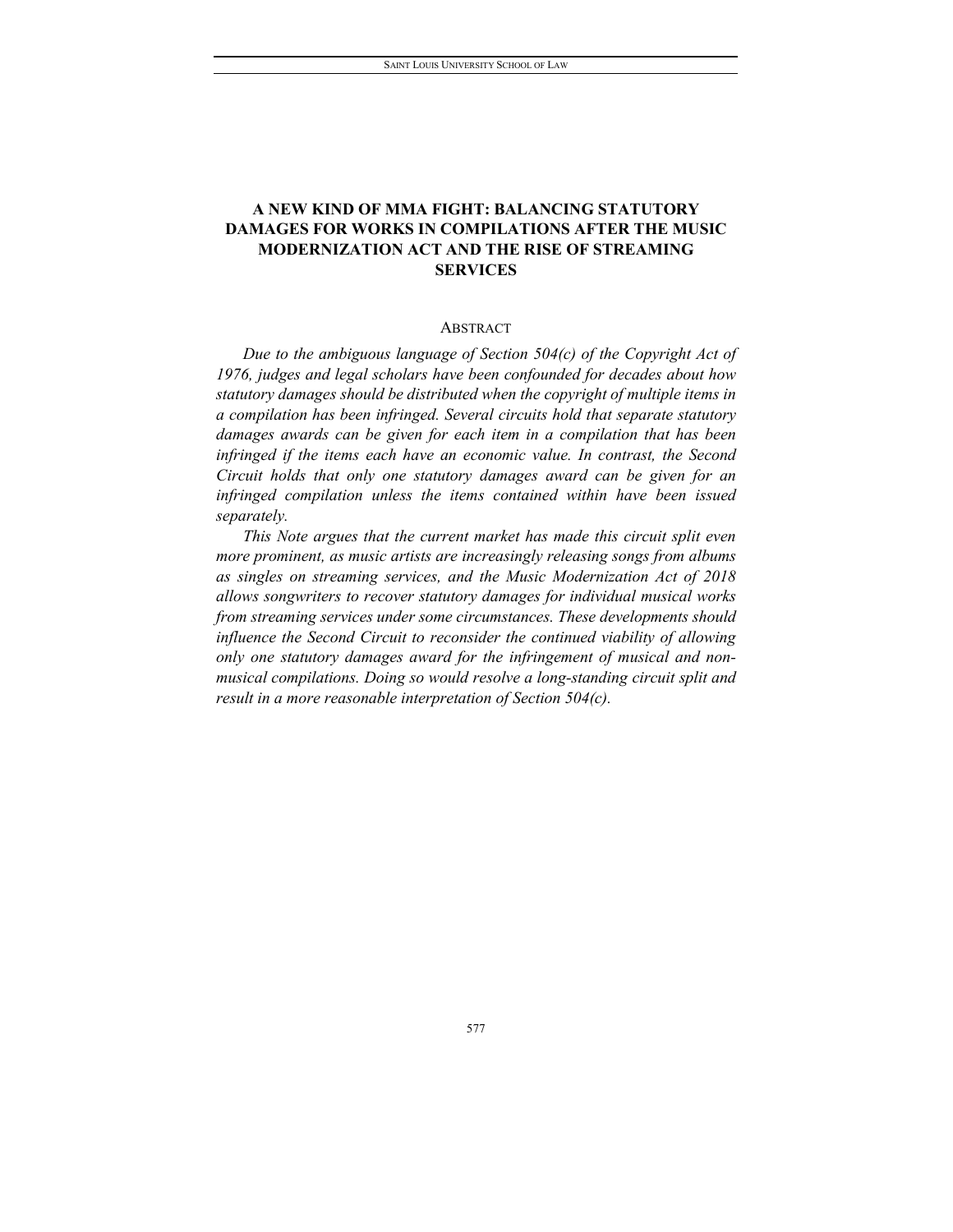#### **INTRODUCTION**

United States copyright law offers two distinct categories for songs that qualify for copyright protection. These categories are musical works, which are the underlying musical compositions in a recording, and sound recordings, which are recorded performances of musical compositions.<sup>[1](#page-2-0)</sup> Musical works and sound recordings have a long and complicated history of copyright protection. The Copyright Act of 1909 provided protection for musical works but did not initially cover sound recordings. Protection for sound recordings made after 1971 was later introduced as an amendment to the 1909 Act.[2](#page-2-1) The Copyright Act of 1976 ("Copyright Act"), the source of the nation's current copyright law, initially provided some protection to both musical works and sound recordings.<sup>3</sup> Later acts, such as the Digital Millennium Copyright Act ("DMCA") and the Music Modernization Act ("MMA" or "the Act"), have amended the Copyright Act. These acts have expanded the protection copyright owners of these works receive in response to an increasingly digital marketplace,<sup>[4](#page-2-3)</sup> including extending some protection to pre-1972 sound recordings.<sup>5</sup>

To successfully bring a claim of copyright infringement, the owner of the infringed work must show that they own a valid copyright in the work and that the infringer copied original elements from it without the owner's permission.<sup>[6](#page-2-5)</sup> One controversy that has arisen since the enactment of the Copyright Act of 1976 is the meaning of the last sentence of Section 504(c) of the Act, which provides that "all the parts of a compilation . . . constitute one work" when statutory damages are assigned for copyright infringement.<sup>[7](#page-2-6)</sup> Some federal circuit courts hold that this provision allows for multiple statutory damages awards for the copyright infringement of items in a compilation as long as each item has an

<span id="page-2-0"></span><sup>1.</sup> Tyler Laurence, Comment, *"Wake Up, Mr. West!": Distinguishing Albums and Compilations for Statutory Damages in Copyright within a Streaming-Centric Music Economy*, 26 UNIV. MIAMI BUS. L. REV. 85, 95 (2018).

<span id="page-2-1"></span><sup>2.</sup> Adam D. Riser, Note & Comment, *Defining "Compilation": The Second Circuit's Formalist Approach and the Resulting Issuance Test*, 17 ROGER WILLIAMS UNIV. L. REV. 822, 826 (2012); Mary LaFrance, *Music Modernization and the Labyrinth of Streaming*, 2 BUS., ENTREPRENEURSHIP & TAX L. REV. 310, 313 (2018).

<span id="page-2-2"></span><sup>3.</sup> 17 U.S.C. §§ 102(a), 106 (providing, among other rights, the right of the copyright owner to reproduce copyrighted works, to prepare derivative works, and to perform sound recordings publicly by means of a digital audio transmission).

<span id="page-2-5"></span><span id="page-2-4"></span><span id="page-2-3"></span><sup>4.</sup> Riser, *supra* note 2, at 830–31 (noting that digital rights management systems have been a way that copyright owners protect their works and that under the DMCA, copyright owners can pursue actions for both circumventing the system and for any copyright infringement that occurred after the circumvention); 17 U.S.C. § 115(c)(2)(C)(i) (permitting the digital delivery of a sound recording to be actionable as an act of copyright infringement).

<sup>5.</sup> 17 U.S.C. § 1401(a)(1).

<sup>6.</sup> Feist Publ'ns v. Rural Tel. Serv. Co., 499 U.S. 340, 361 (1991).

<span id="page-2-6"></span><sup>7.</sup> 17 U.S.C. § 504(c)(1).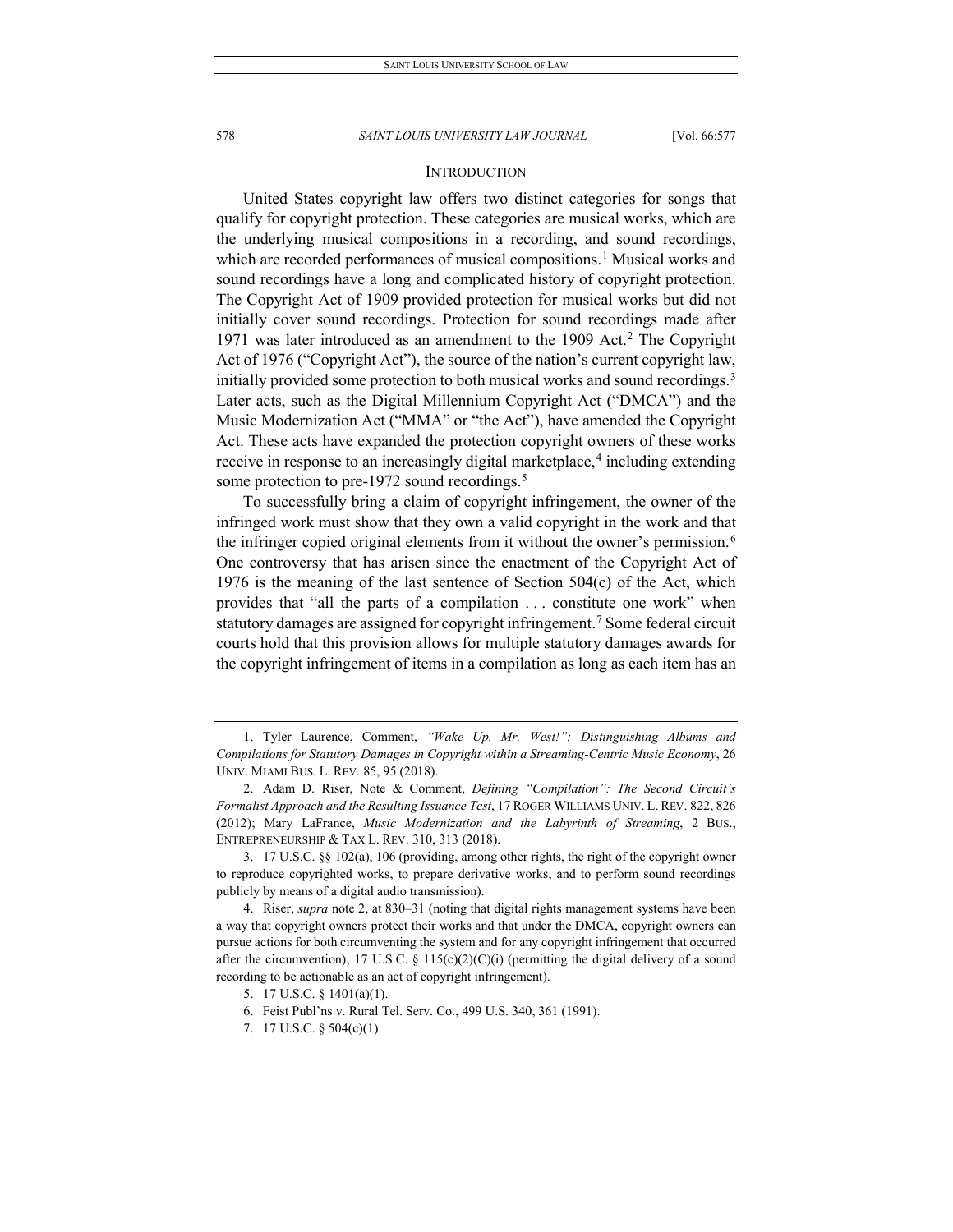independent value ("the independent economic value test").<sup>[8](#page-3-0)</sup> Another federal circuit only allows for multiple awards if the works in the compilation have been issued separately ("the issuance test").<sup>[9](#page-3-1)</sup>

Complicating matters further are the current popularity of streaming services, which has caused artists to increasingly release songs from their albums as singles, $10$  and the MMA, which requires royalties to be paid for individual musical works and allows songwriters to recover statutory damages for musical works from streaming services under certain circumstances.<sup>[11](#page-3-3)</sup> Both of these factors are likely to make the application of the independent economic value and issuance tests more difficult in the future and should lead to the rejection of the issuance test. The MMA, although it only applies to sound recordings and musical works, should also have implications for how the tests are applied to other types of compilations, such as television series and books containing images or illustrations.

This Note will explain the circuit split about how statutory damages should be distributed in copyright infringement cases involving compilations and argue that the popularity of streaming services and the enactment of the MMA should alter the way that the issuance and independent economic value tests are applied. Part II will introduce relevant sections of the current Copyright Act and the MMA. Part III will describe the independent economic value and issuance tests and introduce the current circuit split. The popularity of streaming services and how their impact on the area of music distribution should influence the future use of the issuance test will be covered in Part IV. Part V will discuss the MMA and how its new provisions should change the way that courts apply the issuance and independent economic value tests to music albums and other types of compilations. Finally, Part VI will summarize the arguments of this Note and argue that the current practice of issuing singles independently from albums and the MMA's requirement that royalties be paid for individual musical works on streaming services should lead the Second Circuit to reject the issuance test.

## I. THE COPYRIGHT ACT OF 1976 & THE MUSIC MODERNIZATION ACT

The Copyright Act of 1976 affords protection to original works of authorship that are fixed in a tangible medium.<sup>[12](#page-3-4)</sup> The purpose of the Act was to provide protection for more modern forms of expression and create a uniform

<sup>8.</sup> Gamma Audio & Video, Inc. v. Ean-Chea, 11 F.3d 1106, 1117 (1st Cir. 1993).

<span id="page-3-1"></span><span id="page-3-0"></span><sup>9.</sup> EMI Christian Music Grp., Inc. v. MP3tunes, LLC, 844 F.3d 79, 101 (2d Cir. 2016), *cert. denied sub nom.* Robertson v. EMI Christian Music Grp., Inc*.*, 137 S. Ct. 2269 (2017).

<span id="page-3-4"></span><span id="page-3-3"></span><span id="page-3-2"></span><sup>10.</sup> Elias Leight, *Why Your Favorite Artist is Releasing More Singles Than Eve*r, ROLLING STONE (May 7, 2018), https://www.rollingstone.com/music/music-features/why-your-favoriteartist-is-releasing-more-singles-than-ever-629130/.

<sup>11.</sup> 17 U.S.C. § 115(d)(4)(A)(i).

<sup>12</sup>*. Id.* § 102(a).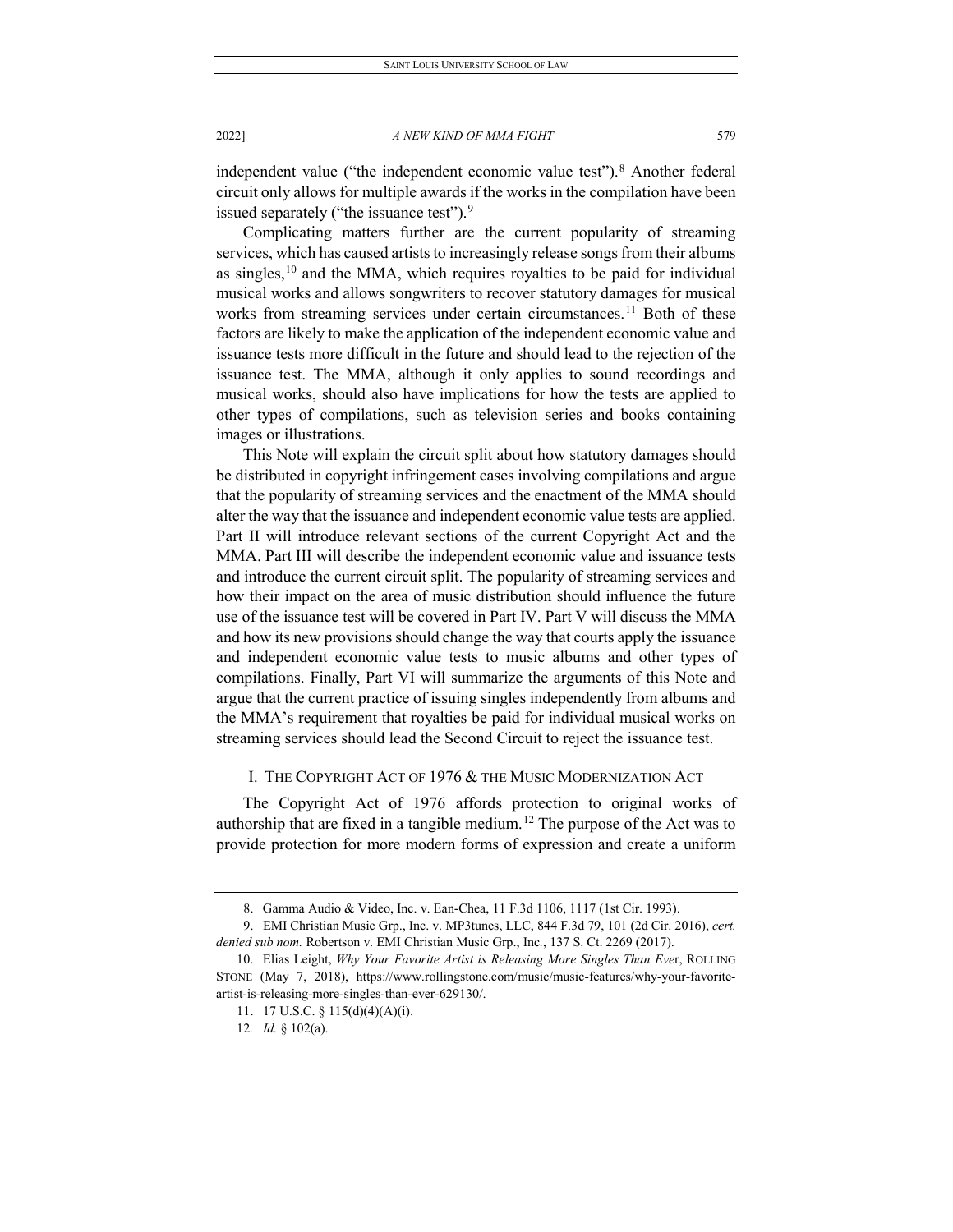body of copyright law by preempting state common law and state statutes that conflicted with the Act.<sup>[13](#page-4-0)</sup>

## *A. Section 504(c) of the Copyright Act*

Section 504(c) of the Copyright Act allows for statutory damages to be given in copyright infringement cases if certain requirements are met. Owners of copyrighted works that have been infringed can generally elect to request statutory damages only if they have registered the work with the Copyright Office before the infringement occurred.<sup>[14](#page-4-1)</sup> However, there is a grace period of three months following first publication of a work during which the work can be registered, even if infringement has already occurred.[15](#page-4-2) After a court determines that statutory damages can be granted, the infringing party has the right to demand a jury trial.<sup>[16](#page-4-3)</sup> The amount of a statutory damages award is left to the discretion of the court or the jury, but it generally must be between \$750 and  $$30,000$  per work infringed.<sup>[17](#page-4-4)</sup> However, if it is shown that the infringement was willful, a court can award up to \$150,000 in damages per work infringed.<sup>[18](#page-4-5)</sup> An infringement is willful when the defendant knew of the infringement or acted with reckless disregard for, or willful blindness to, the copyright owner's rights.[19](#page-4-6)

The amount of a statutory damages award does not have to correspond with actual damages, and some courts have awarded statutory damages even when the copyright owner has suffered minimal harm and the infringer has not profited from their actions.[20](#page-4-7) Additionally, the number of statutory damages awards depends on the number of works infringed and the number of infringers.<sup>[21](#page-4-8)</sup> The number of times a work is infringed is irrelevant for the purposes of calculating statutory damages.<sup>[22](#page-4-9)</sup> For example, multiple statutory damages awards can be given against a defendant who infringes multiple songs, but only one award can be given if the defendant infringed the same song multiple times.<sup>[23](#page-4-10)</sup> Finally, the Act defines a compilation as a work formed by assembling preexisting materials that are selected or arranged such that the resulting work is an original work of

21. Mason v. Montgomery Data, Inc*.*, 967 F.2d 135, 143 (5th Cir. 1992).

22*. Id*.

<span id="page-4-10"></span><span id="page-4-9"></span>23. Alan E. Garfield, *Calibrating Copyright Statutory Damages to Promote Speech*, 38 FLA. ST. UNIV. L. REV. 1, 11 (2010).

<span id="page-4-0"></span><sup>13.</sup> Riser, *supra* note 2, at 826.

<span id="page-4-1"></span><sup>14.</sup> 17 U.S.C. § 412.

<sup>15</sup>*. Id*.

<sup>16.</sup> Feltner v. Columbia Pictures Television, Inc., 523 U.S. 340, 355 (1998).

<sup>17.</sup> 17 U.S.C. § 504(c)(1).

<sup>18</sup>*. Id.* § 504(c)(2).

<sup>19.</sup> Island Software & Comput. Serv. v. Microsoft Corp., 413 F.3d 257, 263 (2d Cir. 2005).

<span id="page-4-8"></span><span id="page-4-7"></span><span id="page-4-6"></span><span id="page-4-5"></span><span id="page-4-4"></span><span id="page-4-3"></span><span id="page-4-2"></span><sup>20.</sup> Pamela Samuelson & Tara Wheatland, *Statutory Damages in Copyright Law: A Remedy in Need of Reform*, 51 WM. & MARY L. REV. 439, 475 (2009).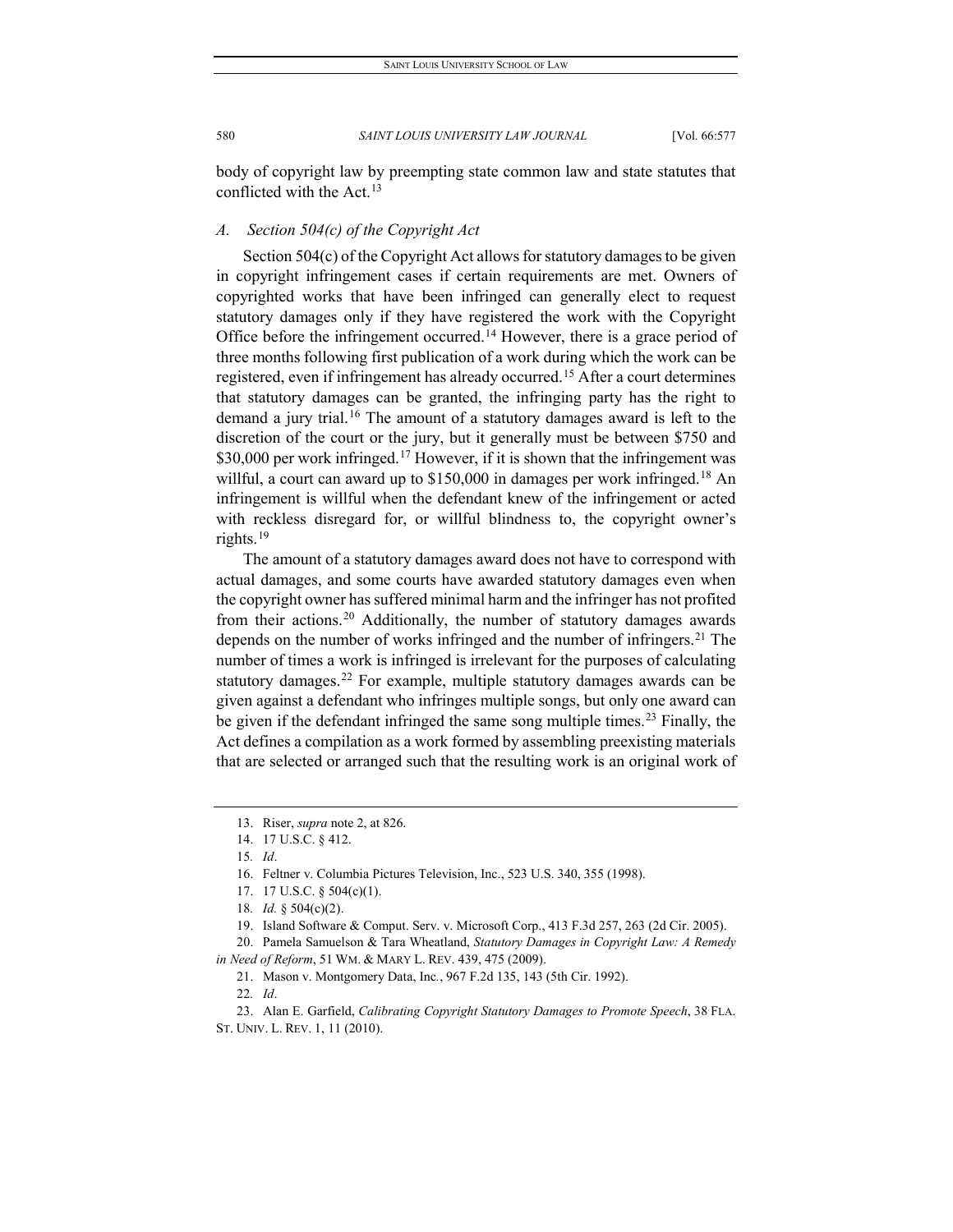authorship and provides that for the purposes of statutory damages, "all the parts

of a compilation  $\dots$  constitute one work."<sup>[24](#page-5-0)</sup> Importantly, all of the components of a compilation must be created independently and have a "modicum of creativity" to qualify for copyright protection.<sup>[25](#page-5-1)</sup> One of the purposes behind Section 504(c) is to allow plaintiffs to be made whole even if they are unable to recover actual damages, which is especially important in today's environment because it can be difficult to prove actual damages when an item has been infringed through electronic means.<sup>[26](#page-5-2)</sup> Courts have interpreted Section  $504(c)$ 's language in different ways. Some federal circuit courts hold that it allows for separate statutory damages awards for individual items in a compilation if each item has an independent economic value, but the Second Circuit holds that only one statutory damages award can be given for a compilation, regardless of the value of the individual items contained within.<sup>[27](#page-5-3)</sup>

## *B. Musical Works, Sound Recordings, & Compulsory Licenses*

The Copyright Act covers both sound recordings and musical works.<sup>[28](#page-5-4)</sup> Musical works "protect the song's underlying music, lyrics, and structure (known together as the composition), and sound recordings . . . protect the produced and engineered performance of a composition."[29](#page-5-5) The Copyright Act further defines sound recordings as a series of fixed musical, spoken, or other sounds.<sup>[30](#page-5-6)</sup> Audiovisual works such as films or television series are not included in this definition.[31](#page-5-7) An original piece of music thus contains at least two copyrights: "the rights of the composition performed (historically owned by songwriters and their publishers), and the rights of those songs embodied in a fixed medium (historically owned by artists and their record labels)."[32](#page-5-8) The distinction between musical works and sound recordings is important because the Copyright Act offers different degrees of protection for the two types of works. For example, the Act does not protect against the unauthorized distribution of sound recordings that are broadcast on non-digital radio stations, but it does offer protection for the underlying musical works.<sup>[33](#page-5-9)</sup>

<sup>24.</sup> 17 U.S.C. §§ 101, 504(c)(1).

<sup>25.</sup> Feist Publ'ns v. Rural Tel. Serv. Co., 499 U.S. 340, 362 (1991).

<span id="page-5-2"></span><span id="page-5-1"></span><span id="page-5-0"></span><sup>26.</sup> Sande Buhai, *Statutory Damages: Drafting and Interpreting*, 66 UNIV. KAN. L. REV. 523, 543–44 (2018).

<span id="page-5-6"></span><span id="page-5-5"></span><span id="page-5-4"></span><span id="page-5-3"></span><sup>27.</sup> Tierryicah Mitchell, Note, *Statutory Damage Awards and the "Independent Economic Value" Test: Did* Bryant v. Media Right Productions, Inc. *Highlight the Need for New Legislation?*, 12 WAKE FOREST J. BUS. & INTEL. PROP. L. 97, 108–09 (2011).

<sup>28.</sup> 17 U.S.C. § 102(a).

<sup>29.</sup> Laurence, *supra* note 1, at 95.

<sup>30.</sup> 17 U.S.C. § 101.

<span id="page-5-7"></span><sup>31</sup>*. Id*.

<span id="page-5-8"></span><sup>32.</sup> Laurence, *supra* note 1, at 95.

<span id="page-5-9"></span><sup>33.</sup> 17 U.S.C. § 106.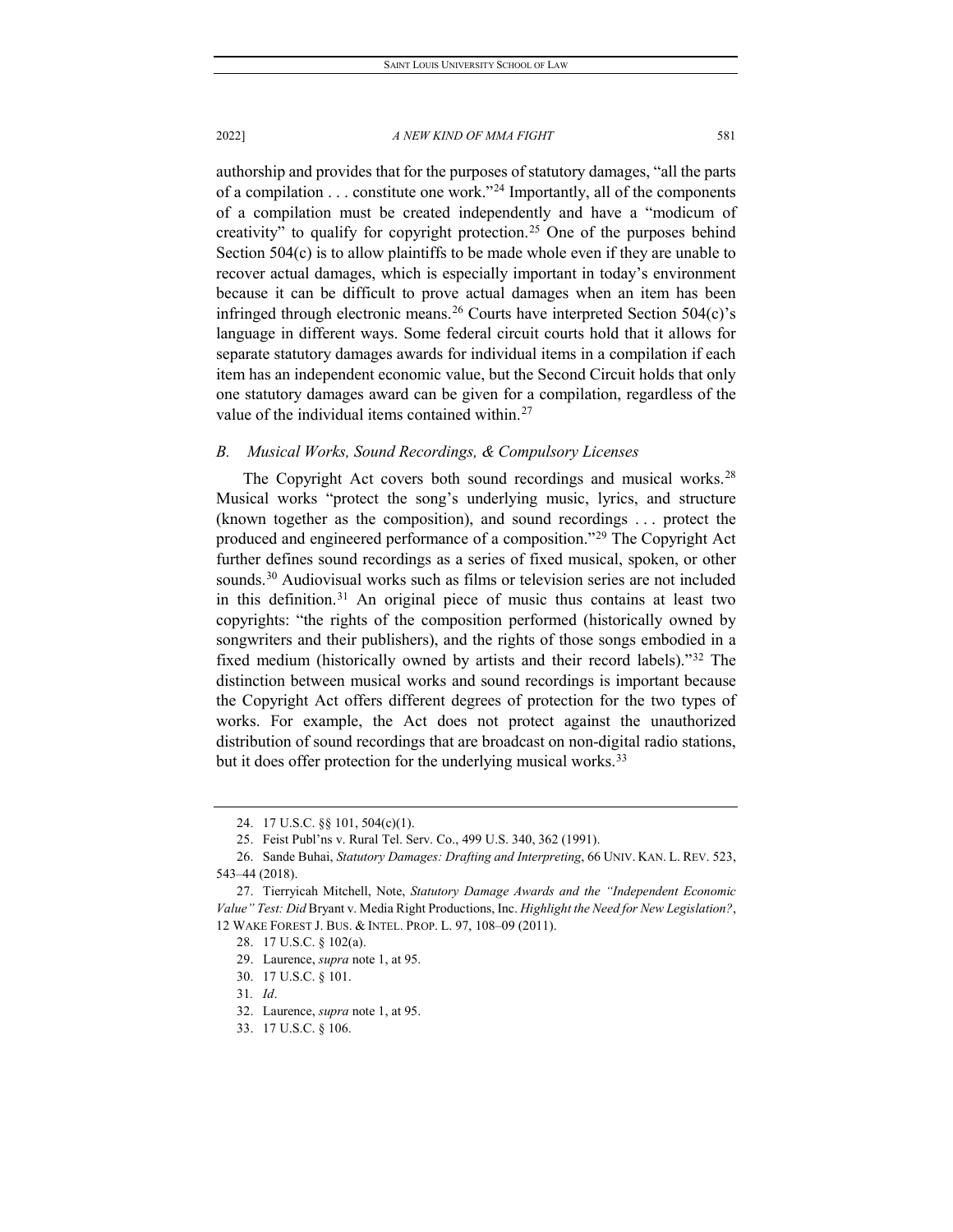For many years, those who wished to publicly perform a musical work were required to obtain a compulsory license from a performing rights organization ("PRO").<sup>[34](#page-6-0)</sup> After paying a royalty to the PRO and notifying the copyright owner of the musical work of their intent to obtain a license, they had the right to publicly perform the musical work.<sup>[35](#page-6-1)</sup> During this time, it was unclear whether streaming services were required to pay royalties to the copyright owners of musical compositions. Services that did not frequently pay royalties cited the difficulty of identifying and locating the copyright owners as an excuse.<sup>[36](#page-6-2)</sup> Additionally, songwriters and music publishers voiced concerns that streaming services paid significantly more in royalties to record labels for the use of sound recordings than the services did for the musical works themselves.<sup>[37](#page-6-3)</sup> However, songwriters and the associations that represented them could not effectively argue for higher royalties in court because the Copyright Act prevented royalties from sound recordings from being considered in a court proceeding when determining the proper royalty rate for musical works.<sup>[38](#page-6-4)</sup> Several songwriters, including Aloe Blacc and Kevin Kadish, spoke out against this restriction, and performing rights organizations, such as BMI and ASCAP, lobbied for legislation that would lift the restriction and allow courts to consider the royalty rates of sound recordings when determining digital performance rates for the owners of musical works.<sup>[39](#page-6-5)</sup> The MMA was in part a response to these problems.

## *C. The Music Modernization Act (17 U.S.C. § 115 & § 1401)*

In 2018, Congress passed the MMA.<sup>[40](#page-6-6)</sup> Title I of the Act, which is codified in 17 U.S.C. § 115, altered the way compulsory licenses are issued to streaming

<span id="page-6-3"></span>37. LaFrance, *supra* note 2, at 317–18; *see also* Ari Herstand, *Congress Wants to Hear Your Songs and Stories to Help Fix the Copyright Law*, DIGITAL MUSIC NEWS (Apr. 28, 2014), https://www.digitalmusicnews.com/2014/04/28/songwriter-equity-act/ (noting that in 2012 the royalties for sound recordings were fourteen times greater than what was paid for the musical work).

<span id="page-6-6"></span>https://www.bmi.com/news/entry/songwriter\_equity\_act\_gains\_support\_in\_congress.

<sup>34.</sup> LaFrance, *supra* note 2, at 312.

<sup>35.</sup> EMI Ent. World, Inc. v. Karen Records, Inc., 603 F. Supp. 2d 759, 762 (S.D.N.Y. 2009).

<span id="page-6-2"></span><span id="page-6-1"></span><span id="page-6-0"></span><sup>36.</sup> LaFrance, *supra* note 2, at 318; *see also* Clive Bradley, *Copyright and the Information Explosion: An Overview*, *in* COPYRIGHT IN THE DIGITAL AGE: INDUSTRY ISSUES AND IMPACTS 9, 23 (Trevor Fenwick & Ian Locks eds., 2010) (noting that "[t]he ability of copyright owners to obtain a reward for [digital] uses of their property is limited by the practicality of systems of payment").

<sup>38.</sup> LaFrance, *supra* note 2, at 318.

<span id="page-6-5"></span><span id="page-6-4"></span><sup>39.</sup> Aloe Blacc, *Streaming Services Need to Pay Songwriters Fairly*, WIRED (Nov. 5, 2014), https://www.wired.com/2014/11/aloe-blacc-pay-songwriters/; Paul Resnikoff, *My Song Was Streamed 178 Million Times. I Was Paid \$5,679*, DIGITAL MUSIC NEWS (Sept. 24, 2015), https://www.digitalmusicnews.com/2015/09/24/my-song-was-played-178-million-times-onspotify-i-was-paid-5679/; *Songwriter Equity Act Gains Support in Congress*, BMI (Mar. 20, 2014),

<sup>40.</sup> LaFrance, *supra* note 2, at 312.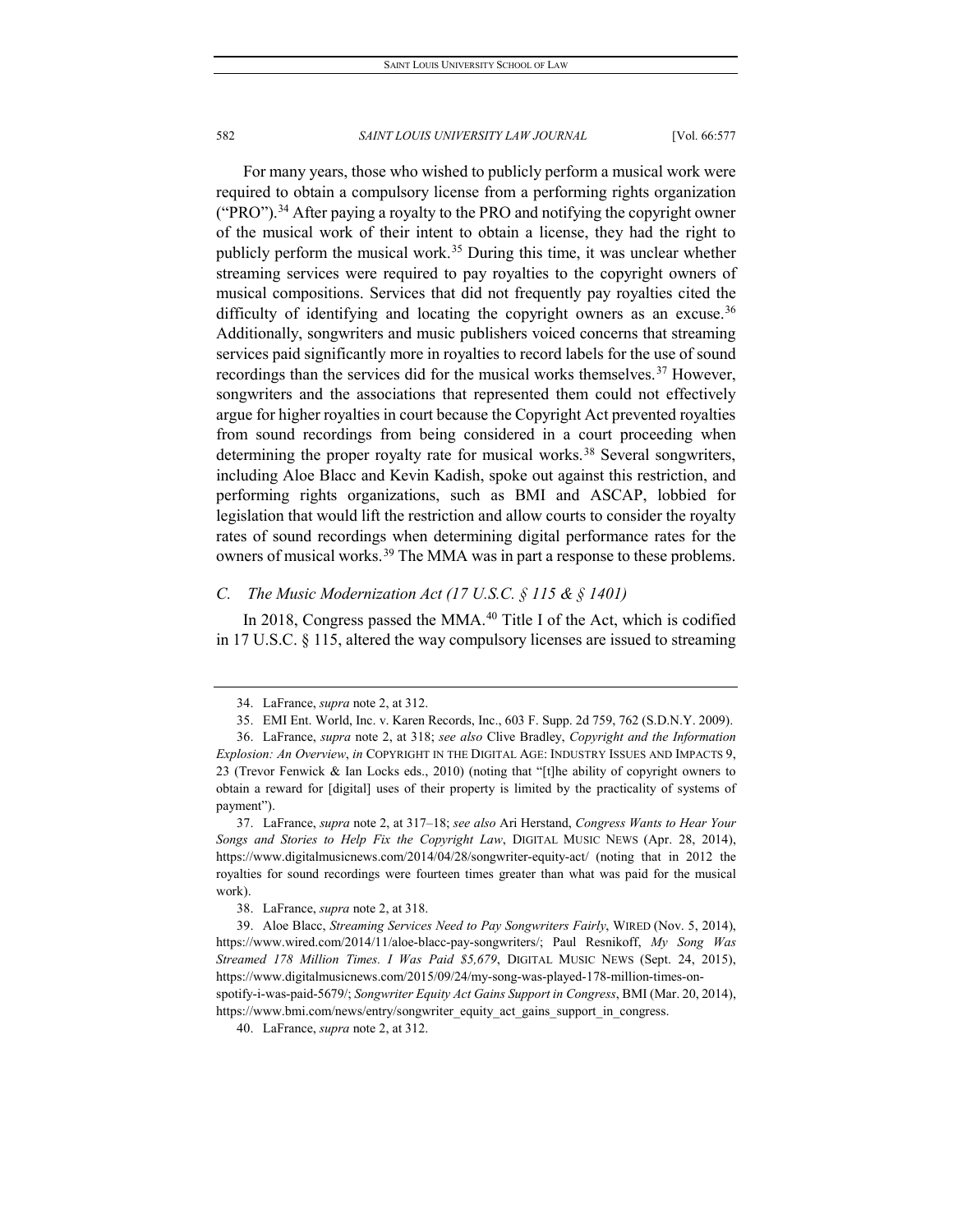services. Title I established a nonprofit compulsory license collective called Mechanical Licensing Collective ("MLC"), which offers and administers the compulsory licenses required to digitally transmit a musical work.<sup>[41](#page-7-0)</sup> The collective amasses and distributes royalties from digital music providers and administers the process through which copyright owners can claim ownership of musical works.[42](#page-7-1) A digital music provider is defined as a digital service that has a direct contractual, subscription, or other economic relationship with end users of the service or one that exercises direct control over provision of the service if no such relationship exists. $43$  Additionally, the collective gathers and provides documentation for use by Copyright Royalty Judges, who oversee statutory licenses of musical works.<sup>[44](#page-7-3)</sup> Title I also allows Copyright Royalty Judges to set the royalty rate and terms for licenses, and their determination is binding on all copyright owners of musical works and those seeking to obtain a compulsory license for a work's digital transmission.<sup>[45](#page-7-4)</sup> The section further addresses the problem created by the provision in the Copyright Act that forbids courts from considering sound recording royalties when setting the royalty rate for musical works. It allows Copyright Royalty Judges to compare the royalty rate for sound recordings when setting royalties for musical works<sup>[46](#page-7-5)</sup> and requires the Judges to "establish rates and terms that most clearly represent the rates and terms that would have been negotiated in the marketplace between a willing buyer and willing seller" when determining the royalty rate for compulsory licenses.<sup>[47](#page-7-6)</sup>

Additionally, by requiring the royalty for a compulsory license to be paid to MLC rather than to the copyright owner directly, Title I prevents streaming services from legally claiming that they are not subject to compulsory licenses if they are unable to locate the copyright owner of a musical work.<sup>[48](#page-7-7)</sup> To this end, Title I requires that the collective establish and maintain a database with information about musical works, the identity of the copyright owners of those works, and the sound recordings in which those works are contained.<sup>[49](#page-7-8)</sup> Title I also makes the digital delivery of a post-1971 sound recording actionable as an act of infringement and subject to the remedies provided by the Copyright Act, including statutory damages.<sup>[50](#page-7-9)</sup> This provision does not apply if the delivery has been authorized by the sound recording owner and the party making the delivery

<span id="page-7-7"></span>48*. Id.* § 115(d)(4)(A)(i).

<sup>41.</sup> 17 U.S.C. § 115(d)(3)(A).

<span id="page-7-1"></span><span id="page-7-0"></span><sup>42</sup>*. Id.* § 115(d)(3)(C).

<span id="page-7-3"></span><span id="page-7-2"></span><sup>43</sup>*. Id.* § 115(e)(8).

<sup>44</sup>*. Id*.

<span id="page-7-4"></span><sup>45</sup>*. Id.* § 115(c)(1)(F).

<sup>46.</sup> 17 U.S.C. § 114 note (Use in Musical Work Proceedings; Construction).

<span id="page-7-6"></span><span id="page-7-5"></span><sup>47</sup>*. Id.* § 114(f)(1)(B).

<span id="page-7-9"></span><span id="page-7-8"></span><sup>49</sup>*. Id.* § 115(d)(3)(E)(i).

<sup>50</sup>*. Id.* § 115(c)(2)(C)(i).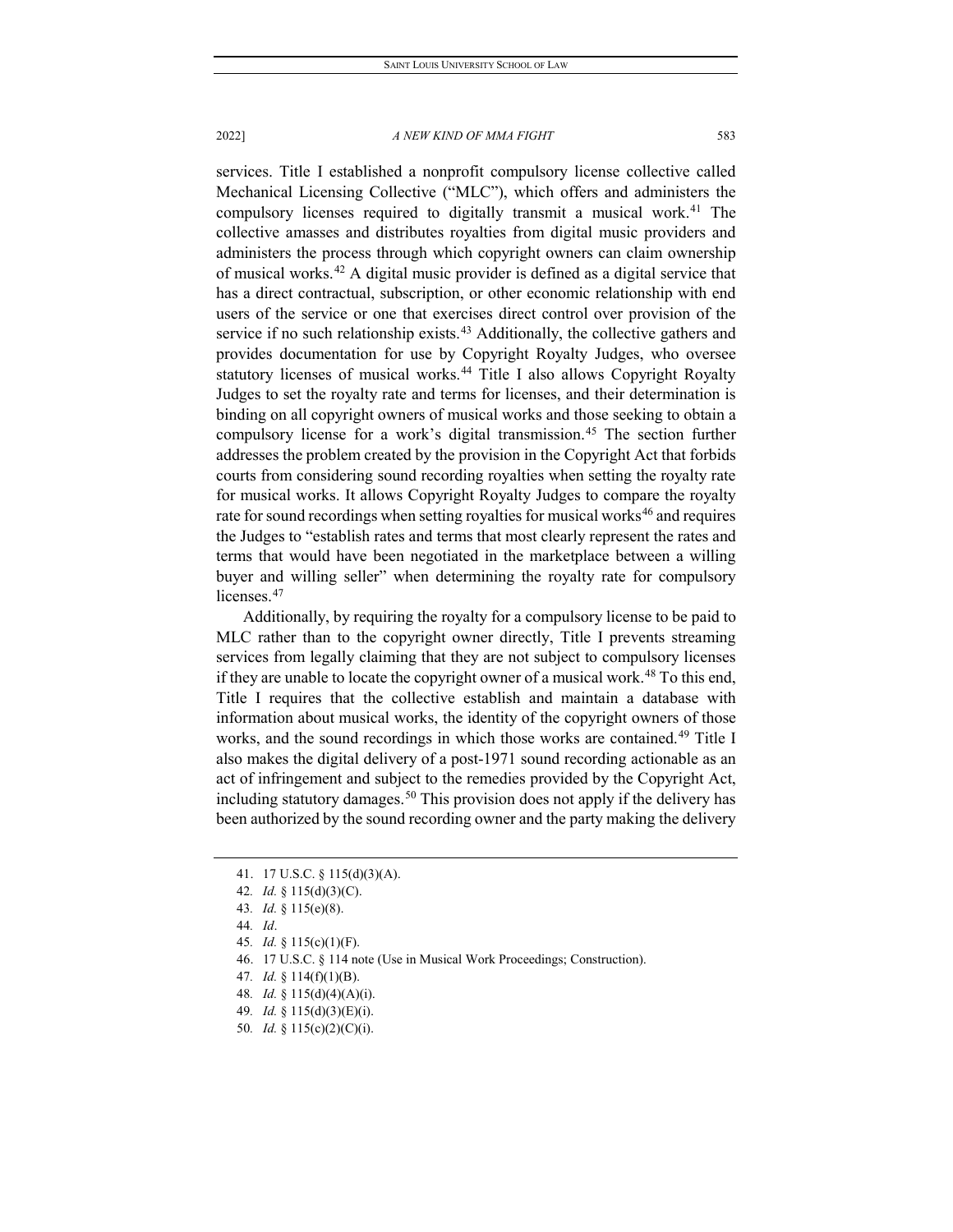has obtained a compulsory license or has otherwise been authorized by the musical work owner to digitally deliver the work.<sup>[51](#page-8-0)</sup> The provision also does not always apply to digital music providers such as streaming services for any lawsuit filed after December 31, 2017, as copyright owners are limited to collecting unpaid royalties from these entities unless the entities have failed to follow the procedures set out in Section  $115(d)(2)(A)$  or the infringement occurs after the availability of a compulsory license from MLC.<sup>[52](#page-8-1)</sup> Notably, Title I provides that compulsory licenses must be given for the production and distribution of musical works without specifying whether compilations of musical works count as one work for the purpose of assigning statutory damages in infringement lawsuits.<sup>[53](#page-8-2)</sup>

Title II of the Act, which is codified in 17 U.S.C. § 1401, extends federal protection to sound recordings fixed before February 15, 1972 ("pre-1972 sound recordings").<sup>[54](#page-8-3)</sup> Title II gives copyright owners of pre-1972 sound recordings many of the same rights and remedies as the owners of post-1971 sound recordings, including the right to reproduce and sell copies of the work to the public.<sup>[55](#page-8-4)</sup> However, even though pre-1972 recordings receive many of the same protections as post-1971 recordings, the Copyright Act states that these recordings are not protected by copyright.<sup>[56](#page-8-5)</sup> Because of this, some rights that owners of post-1971 sound recordings have, such as the right to terminate an assignment or license of a sound recording's copyright after thirty-five years, do not apply to pre-1972 sound recordings.<sup>57</sup>

Under Title II, pre-1972 sound recordings are now protected for at least ninety-five years after the year of first publication, and the Act will not apply to any pre-1972 sound recordings after 2067.<sup>58</sup> Title II permits statutory damages for the infringement of pre-1972 sound recordings if the copyright owner has filed a form specifying the title, artist, and rights owner of the sound recording with the Copyright Office and the digital audio transmission was made more than ninety days after registration.<sup>[59](#page-8-8)</sup> Finally, Title II requires half of all royalties from license agreements that were entered into after the section was enacted to be paid to SoundExchange, the mechanical licensing collective designated to distribute receipts from the licensing of digital transmissions of sound recordings.[60](#page-8-9) Like Title I, Title II covers infringement for individual sound

60*. Id.* § 1401(d)(2)(A); LaFrance, *supra* note 2, at 321 n.88.

<span id="page-8-0"></span><sup>51.</sup> 17 U.S.C. § 115(c)(2)(C)(i).

<span id="page-8-1"></span><sup>52</sup>*. Id.* §§ 115(d)(10)(A), (d)(2)(A)–(B).

<span id="page-8-2"></span><sup>53</sup>*. Id.* § 115(a)(1)(A).

<span id="page-8-3"></span><sup>54.</sup> LaFrance, *supra* note 2, at 325.

<span id="page-8-4"></span><sup>55</sup>*. Id.* at 325–26.

<span id="page-8-5"></span><sup>56.</sup> 17 U.S.C. § 301(c).

<span id="page-8-6"></span><sup>57.</sup> LaFrance, *supra* note 2, at 332.

<sup>58.</sup> 17 U.S.C. § 1401(a)(2)(A).

<span id="page-8-9"></span><span id="page-8-8"></span><span id="page-8-7"></span><sup>59</sup>*. Id.* § 1401(f)(5)(A)(i).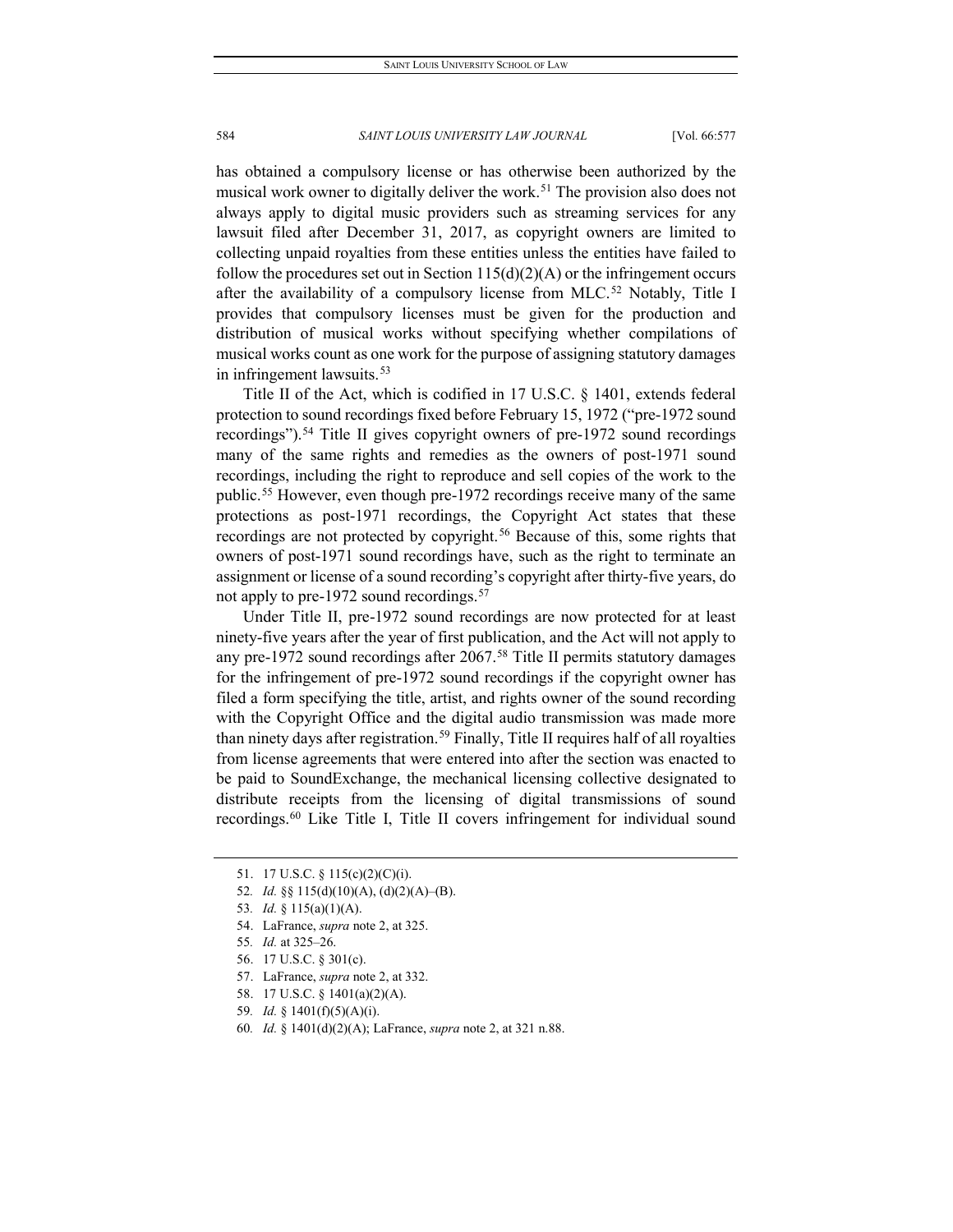recordings and does not discuss how damages should be assigned when multiple sound recordings in a compilation have been infringed.

#### II. THE INDEPENDENT ECONOMIC VALUE TEST & THE CIRCUIT SPLIT

## *A. Differences Between the Circuits' Approaches to Statutory Damages in Compilations*

The federal circuit courts have split over how the Copyright Act defines compilations for the purpose of assigning statutory damages.<sup>[61](#page-9-0)</sup> On its face, the language appears clear: if the infringed work is a compilation, only one statutory damages award will be given.<sup>[62](#page-9-1)</sup> However, courts disagree over how this provision should be applied when individual works in the infringed compilation have an independent value.

## 1. The Independent Economic Value Test

Several federal circuits use the independent economic value test to determine whether statutory damages should be awarded for a compilation as a whole or for each infringed component. This approach originated in the Second Circuit in *Robert Stigwood Group, Ltd. v. O'Reilly*. [63](#page-9-2) It was further developed by the D.C. Circuit in *Walt Disney Co. v. Powell* and the First Circuit in *Gamma Audio and Video, Inc. v. Ean-Chea*. [64](#page-9-3) The test focuses on whether each work has an independent economic value and is economically viable apart from its inclusion in the compilation.<sup>[65](#page-9-4)</sup> An example of works in a compilation that have an independent economic value includes television episodes that are separately produced and released independently of each other.<sup>[66](#page-9-5)</sup> In *Gamma*, the First Circuit held that statutory damages could be awarded for individual episodes of a television series because each episode had an economic value.<sup>[67](#page-9-6)</sup> The First Circuit also held that the fact that multiple works in a compilation are part of the same copyright registration is irrelevant for the purposes of awarding statutory damages as long as each work has an independent economic value.<sup>[68](#page-9-7)</sup>

This approach was later followed by the Seventh, Ninth, and Eleventh Circuits. The Seventh Circuit acknowledged the applicability of the test before remanding a case for further determination of whether a collection of images

<sup>61.</sup> Mitchell, *supra* note 27, at 108–09.

<sup>62.</sup> 17 U.S.C. § 504(c)(1).

<span id="page-9-2"></span><span id="page-9-1"></span><span id="page-9-0"></span><sup>63.</sup> 530 F.2d 1096, 1105 (2d Cir. 1976) (introducing a version of the independent economic value test based on the 1909 Act, not the current 1976 Act).

<span id="page-9-7"></span><span id="page-9-6"></span><span id="page-9-5"></span><span id="page-9-4"></span><span id="page-9-3"></span><sup>64.</sup> Walt Disney Co. v. Powell, 897 F.2d 565, 569 (D.C. Cir. 1990); Gamma Audio & Video, Inc. v. Ean-Chea, 11 F.3d 1106, 1116–17, 1119 (1st Cir. 1993).

<sup>65</sup>*. Gamma*, 11 F.3d at 1116–17.

<sup>66</sup>*. Id.* at 1117–18.

<sup>67</sup>*. Id.* at 1118.

<sup>68</sup>*. Id.* at 1117.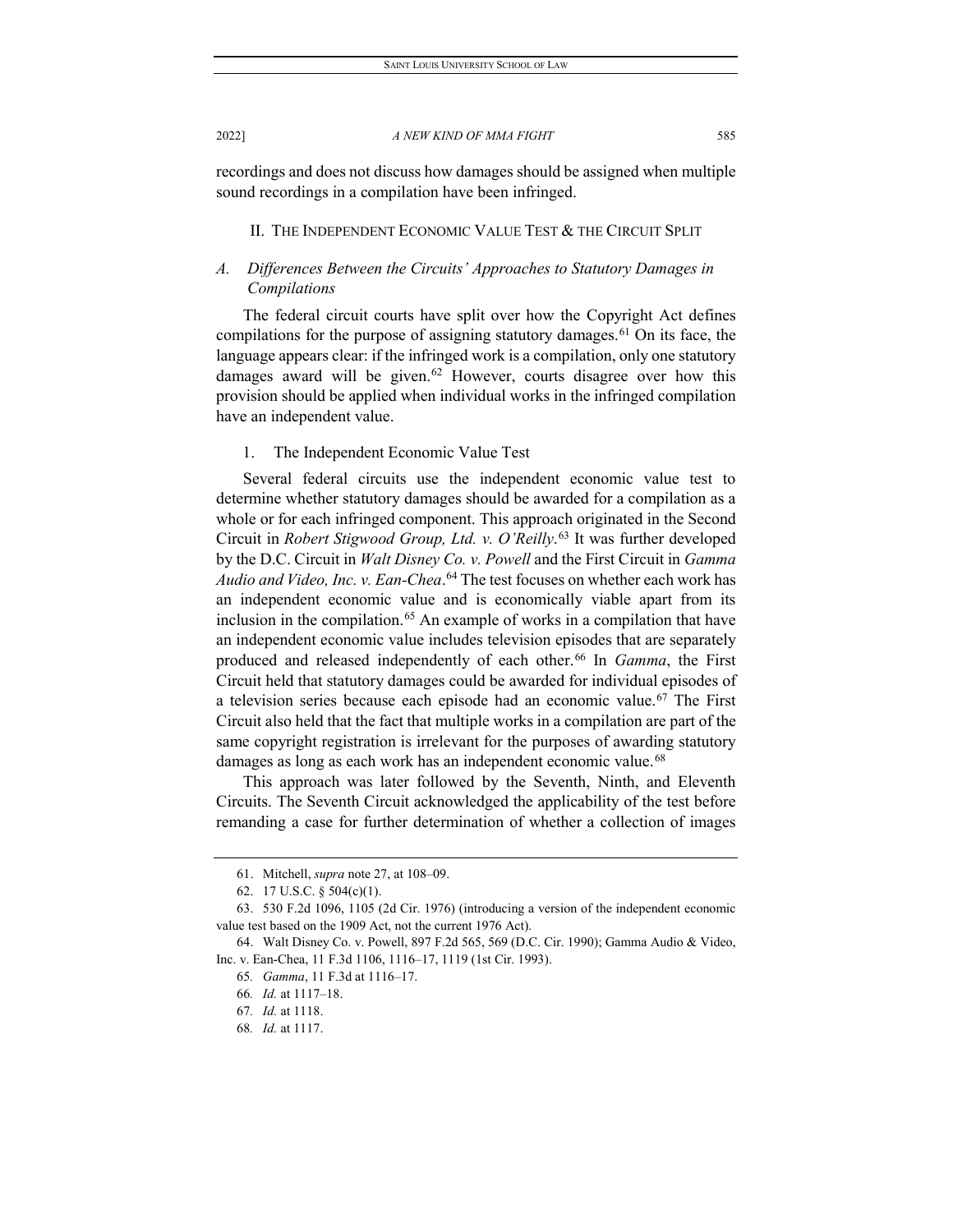qualified as a compilation.<sup>69</sup> The Ninth and Eleventh Circuits upheld statutory damages of millions of dollars based on the finding that individual television episodes that were infringed had an independent economic value.<sup>[70](#page-10-1)</sup> Additionally, the Fourth Circuit has expressed a willingness to apply the independent economic value test to compilations if the individual works within are contained in separate registrations.<sup>[71](#page-10-2)</sup> Finally, there have been two differing requirements circuits use to determine if a work has an independent economic value. Some circuits only ask whether each work can "live its own copyright life" whereas other circuits also ask whether each work has "a viable copyright life distinct from other works at issue."[72](#page-10-3)

#### 2. The Issuance Test

The Second Circuit follows a different test that it refers to as the issuance test. This test was introduced in *Twin Peaks Productions, Inc. v. Publications International, Ltd.*, in which the court examined how individual components of compilations were issued to determine whether statutory damages could be assigned for the infringement of each component.<sup>[73](#page-10-4)</sup> In that case, the court held that separately written scripts prepared to become episodes of a television series were not part of a compilation because the episodes for which the scripts were written were broadcast separately from each other.<sup>[74](#page-10-5)</sup> The court expanded on this test's application in *WB Music Corp. v. RTV Communication Group, Inc.*, in which the court held that an unauthorized album that compiled multiple songs was not a compilation because the infringed songs were initially issued separately from each other by the copyright owner.<sup>[75](#page-10-6)</sup>

In *Bryant, Ltd. v. Media Right Productions, Inc.*, the Second Circuit formally rejected the independent economic value test and determined there should only be one statutory damages award for compilations, regardless of whether the individual components are economically viable.<sup>[76](#page-10-7)</sup> In that case, the plaintiffs produced music albums that were copied and sold without authorization by a company that was given the albums by the defendant.<sup>[77](#page-10-8)</sup> The plaintiffs sued the defendant for contributory copyright infringement, and the

- 73. 996 F.2d 1366, 1381 (2d Cir. 1993).
- 74*. Id*.

<span id="page-10-8"></span>77*. Id.* at 137.

<sup>69.</sup> Sullivan v. Flora, Inc., 936 F.3d 562, 572 (7th Cir. 2019).

<span id="page-10-1"></span><span id="page-10-0"></span><sup>70.</sup> Columbia Pictures Television, Inc. v. Krypton Broad. of Birmingham, Inc., 259 F.3d 1186, 1195 (9th Cir. 2001); MCA Television Ltd. v. Feltner, 89 F.3d 766, 770–71 (11th Cir. 1996).

<span id="page-10-2"></span><sup>71.</sup> Xoom, Inc. v. Imageline, Inc., 323 F.3d 279, 285 (4th Cir. 2003), *abrogated on other grounds by* Reed Elsevier, Inc. v. Muchnick, 559 U.S. 154 (2010).

<span id="page-10-7"></span><span id="page-10-6"></span><span id="page-10-5"></span><span id="page-10-4"></span><span id="page-10-3"></span><sup>72.</sup> Vanessa Yu, Note, *Calculating Statutory Damages in Copyright Infringement Cases: What Constitutes "One Work"?*, 58 SANTA CLARA L. REV. 375, 386–87 (2018).

<sup>75.</sup> 445 F.3d 538, 541 (2d Cir. 2006).

<sup>76.</sup> 603 F.3d 135, 142 (2d Cir. 2010), *cert. denied*, 562 U.S. 1064 (2010).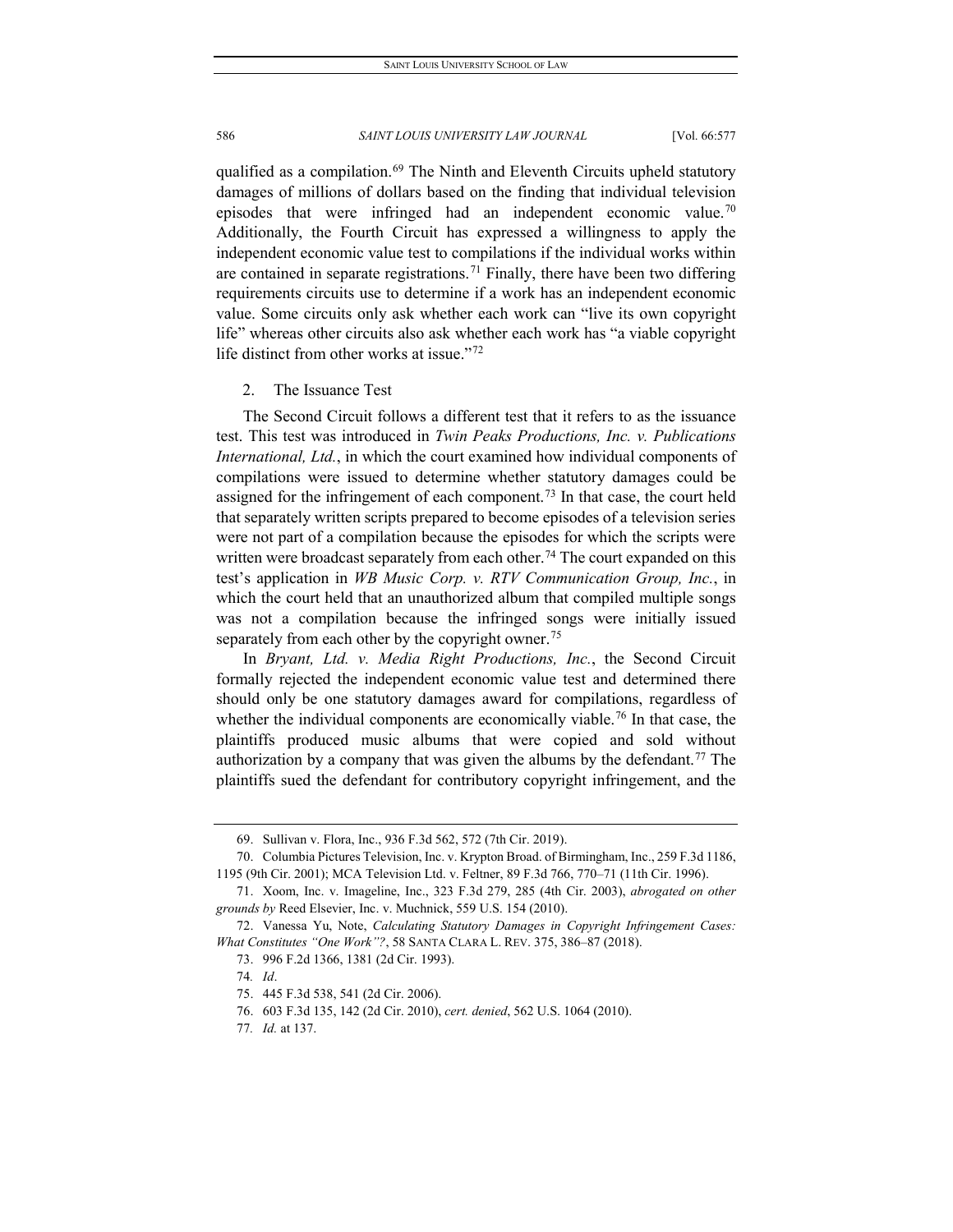Second Circuit upheld the district court's award of damages for the albums instead of for each individual song that was infringed.<sup>[78](#page-11-0)</sup> The court reasoned that because the Copyright Act does not provide an exception for parts of a compilation that have an independent value, the independent economic value test contradicted Congress's intent in drafting the section.<sup>[79](#page-11-1)</sup> The Second Circuit thus adopted a plain meaning approach to interpreting the statute: because the music albums qualified as a single work under Section 504(c), the court was not authorized by the statute to consider whether the songs had an independent economic value.<sup>[80](#page-11-2)</sup> The court, however, did not explicitly reject the issuance test, implying that if the songs had been issued separately instead of as part of albums,

the plaintiffs would have been able to recover separate damages awards for each

## *B. Differences Between the Circuits' Approaches to Statutory Damages in Compilations*

The independent economic value test and the issuance test have some similarities, such as the fact that both tests consider the individual components of a compilation. The First Circuit in *Ean-Chea* even based its interpretation of the independent economic value test on the reasoning the Second Circuit used when applying the issuance test in *Twin Peaks*. [82](#page-11-4) However, the tests differ in terms of how individual works in compilations qualify for statutory damages. Circuits that follow the independent economic value test are willing to approve a statutory damages award for each individual item in a compilation if the items have an economic value separate from the compilation. To determine whether works in a compilation have an independent economic value, these circuits consider whether the work has a "distinct and discernable value" on its own, such as whether the copyright owner intended for the work to be marketed and released independently of the compilation, and whether the public is buying or consuming the work apart from the compilation.<sup>[83](#page-11-5)</sup> Another consideration courts make is whether the individual works have been registered with the Copyright Office individually or as part of a collection.<sup>[84](#page-11-6)</sup> Including multiple individual works in one registration statement can weigh in favor of the argument that the

individual song that was infringed.<sup>[81](#page-11-3)</sup>

<span id="page-11-4"></span><span id="page-11-3"></span><span id="page-11-2"></span><span id="page-11-1"></span><span id="page-11-0"></span>82. Betselot A. Zeleke, Comment, *Federal Judges Gone Wild: The Copyright Act of 1976 and Technology, Rejecting the Independent Economic Value Test*, 55 HOW. L.J. 247, 264–65 (2011); *see also* MCA Television Ltd. v. Feltner, 89 F.3d 766, 769–70 (11th Cir. 1996) (also relying on *Twin Peaks* in holding that individual television episodes had an economic value).

<span id="page-11-6"></span><span id="page-11-5"></span>83. Sullivan v. Flora, Inc., 936 F.3d 562, 571–72 (7th Cir. 2019); Margot E. Kaminski & Guy A. Rub, *Copyright's Framing Problem*, 64 UCLA L. REV. 1102, 1154–56 (2017).

84. Yellow Pages Photos, Inc. v. Ziplocal, 795 F.3d 1255, 1281 (11th Cir. 2015).

<sup>78</sup>*. Id.* at 142.

<sup>79</sup>*. Id*.

<sup>80</sup>*. Id*.

<sup>81</sup>*. Bryant*, 603 F.3d at 141.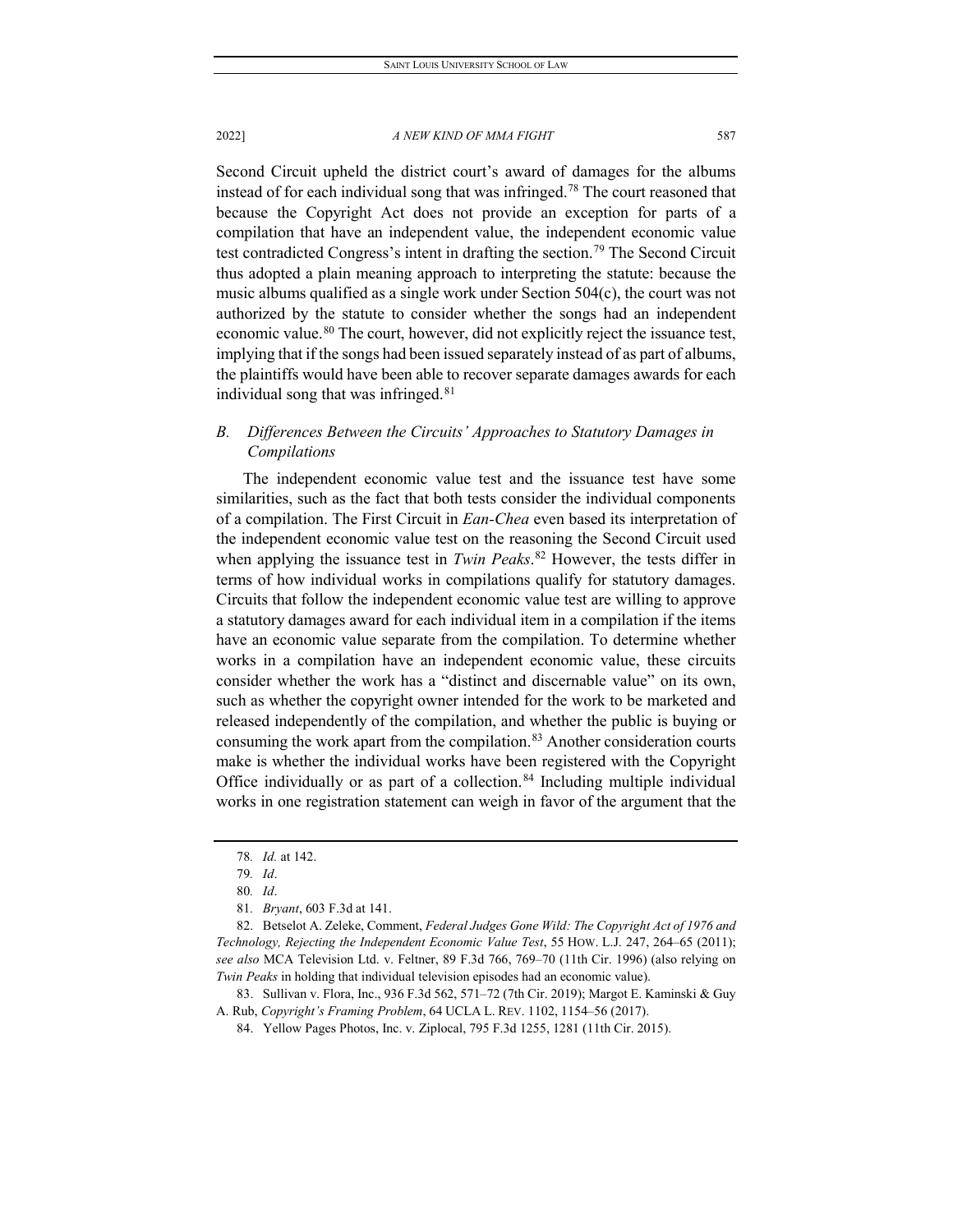works do not have an independent economic value, although doing so is not dispositive.<sup>[85](#page-12-0)</sup>

By contrast, the issuance test does not allow for statutory damages to be given for individual works in a compilation unless those works have also been issued separately from the compilation<sup>[86](#page-12-1)</sup> and each have their own copyright registrations.<sup>[87](#page-12-2)</sup> The issuance test can thus be more lenient than the independent economic value test because there is no inquiry into whether the infringed works have an economic value independent of the compilation.<sup>[88](#page-12-3)</sup> Importantly, the issuance test only applies to what the copyright owner has done with the works in a compilation; the infringer's actions will not affect how the issuance test is applied, regardless of whether the infringer issues the works independently or in an unauthorized compilation.<sup>[89](#page-12-4)</sup> For example, if an infringer separately issues sound recordings that were exclusively released in an album, the issuance test will not allow for multiple statutory damages awards because the infringer, and not the copyright owner, distributed the songs separately.<sup>[90](#page-12-5)</sup> Although the Second Circuit in *Bryant* did not allow for multiple statutory damages awards because the songs had not been issued individually,  $91$  a later decision by the court indicated that the issuance test is still viable and can be used to support multiple statutory damages awards if the items in a compilation are also available separately when they are infringed.<sup>[92](#page-12-7)</sup>

The difference in these approaches is based on conflicting interpretations of what Congress intended for the words "one work" to mean in the Copyright Act. Courts that use the independent economic value test view the language that each compilation constitutes "one work" as meaning statutory damages can be awarded for individual works in a compilation if they have value independent of the compilation.<sup>[93](#page-12-8)</sup> In contrast, the Second Circuit defines a compilation as "a collection of preexisting materials . . . that are selected and arranged . . . in a way that results in an original work of authorship" and thus deems compilations to

<sup>85</sup>*. Id.*; Gamma Audio & Video, Inc. v. Ean-Chea, 11 F.3d 1106, 1117 (1st Cir. 1993).

<span id="page-12-2"></span><span id="page-12-1"></span><span id="page-12-0"></span><sup>86.</sup> EMI Christian Music Grp., Inc. v. MP3tunes, LLC, 844 F.3d 79, 101 (2d Cir. 2016), *cert. denied sub nom.* Robertson v. EMI Christian Music Grp., Inc*.*, 137 S. Ct. 2269 (2017).

<sup>87.</sup> Twin Peaks Prods., Inc. v. Publ'ns Int'l, Ltd., 996 F.2d 1366, 1381 (2d Cir. 1993). 88*. Id*.

<span id="page-12-4"></span><span id="page-12-3"></span><sup>89.</sup> WB Music Corp. v. RTV Commc'n Grp., Inc., 445 F.3d 538, 541 (2d Cir. 2006); *see also* Mitchell, *supra* note 27, at 106 (noting that the difference between the outcomes in *Twin Peaks* and *Bryant* turned on whether the copyright holder had issued the individual works separately from the compilation).

<sup>90.</sup> Mitchell, *supra* note 27, at 106.

<span id="page-12-6"></span><span id="page-12-5"></span><sup>91.</sup> Bryant, Ltd. v. Media Right Productions, Inc., 603 F.3d 135, 141 (2d Cir. 2010), *cert. denied*, 562 U.S. 1064 (2010).

<sup>92</sup>*. EMI Christian Music Grp.*, 844 F.3d at 101.

<span id="page-12-8"></span><span id="page-12-7"></span><sup>93.</sup> Columbia Pictures Television, Inc. v. Krypton Broad. of Birmingham, Inc., 259 F.3d 1186, 1193 (9th Cir. 2001).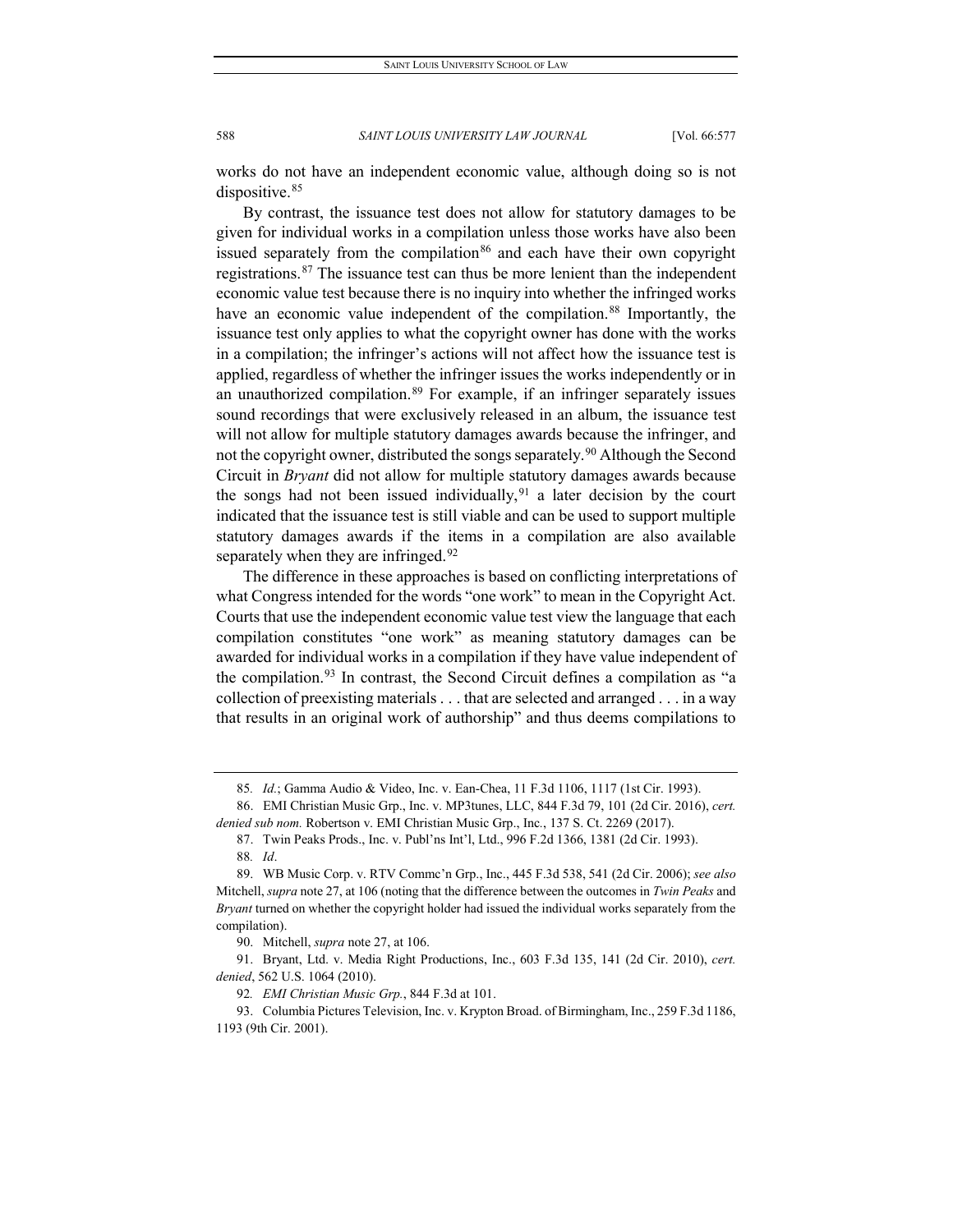be a single work for the purposes of assigning statutory damages.<sup>[94](#page-13-0)</sup> Overall, the difference between the independent economic value test and the issuance test can lead to diverse damages awards in cases involving compilations, particularly when the works for which the plaintiff is seeking statutory damages have not been issued separately from the compilation.

III. THE MODERN ENVIRONMENT SHOULD SHAPE THE ISSUANCE TEST

## *A. EMI Christian Music Group v. MP3tunes & the Rise of Streaming Services Should Change the Second Circuit's Approach*

The modern streaming environment and the Second Circuit's adherence to the issuance test incentivize artists to release songs from their music albums as singles. These factors have led to more artists releasing singles over the past ten years, and this trend should cause the Second Circuit to abandon the issuance test in favor of the independent economic value test.

There are two types of digital streaming services: interactive and noninteractive.[95](#page-13-1) A non-interactive service does not allow users to choose specific songs or albums, but an interactive service gives users the ability to select which songs or albums to play.<sup>[96](#page-13-2)</sup> Statutory royalties apply for sound recordings on noninteractive streaming services, but the royalties for sound recordings on interactive services are negotiated between the streaming services and the record labels or recording artists that own the copyright in the recordings.  $97$ 

In 2010, the year *Bryant* was decided, streaming services were relatively new. During that year, 86.3 million digital albums and 326.2 million physical albums were sold.<sup>[98](#page-13-4)</sup> Since then, the popularity of streaming services has increased dramatically. In 2019, the streaming market became larger than the entire American recorded music market.<sup>[99](#page-13-5)</sup> In 2018, streaming accounted for 46.8% of global recorded music revenues, physical copies of music albums were down 10.1% in revenues, and digital downloads were down 21.1% in

<sup>94</sup>*. Bryant*, 603 F.3d at 140–41.

<span id="page-13-1"></span><span id="page-13-0"></span><sup>95.</sup> Tori Misrok, Note, *How Playlists Broke the Internet: An Analysis of Copyright in Playlist Ownership*, 40 CARDOZO L. REV. 1411, 1424 (2019).

<sup>96</sup>*. Id*.

<span id="page-13-3"></span><span id="page-13-2"></span><sup>97.</sup> 17 U.S.C. § 114(d)(2)(A)(i); *see also* LaFrance, *supra* note 2, at 324 (noting that under the MMA, rates for interactive services are still negotiated between streaming services and the copyright owners of sound recordings but that the Act's switch to a "willing buyer/willing seller" system for determining the royalty rate set by the Copyright Royalty Board could also make the rates that interactive streaming services pay for licenses fairer).

<span id="page-13-4"></span><sup>98</sup>*. The Nielsen Company & Billboard's 2011 Music Industry Report*, BUSINESSWIRE (Jan. 5, 2012), https://www.businesswire.com/news/home/20110106006565/en/Nielsen-Company-Bill board's-2011-Music-Industry-Report.

<span id="page-13-5"></span><sup>99.</sup> Joshua P. Friedlander, *Year-End 2019 RIAA Music Revenues Report*, RIAA (Feb. 25, 2020), https://www.riaa.com/wp-content/uploads/2020/02/RIAA-2019-Year-End-Music-Industry-Revenue-Report.pdf.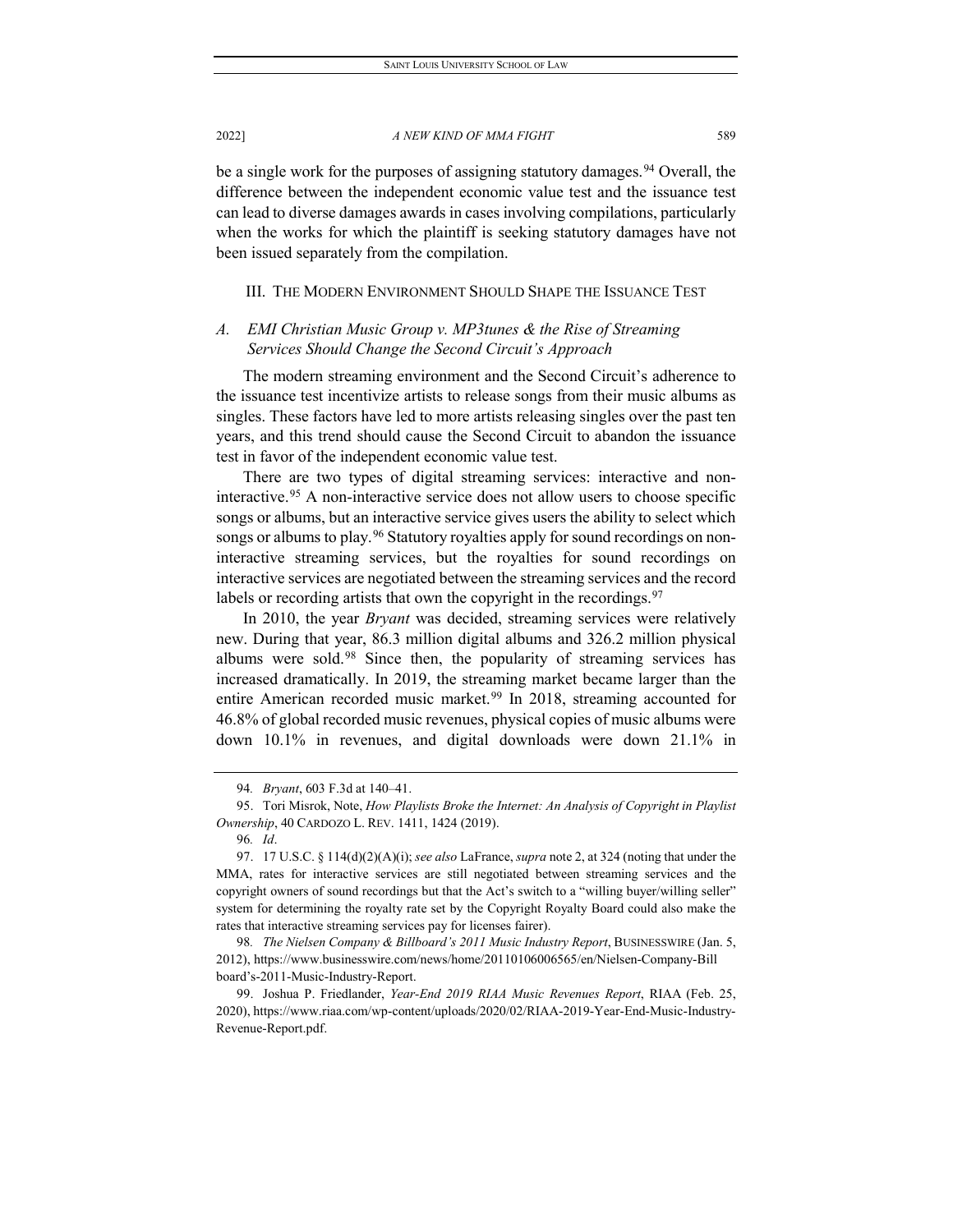revenues.[100](#page-14-0) Also in 2019, revenues from streaming services grew almost 20%, accounting for 79.5% of all recorded music revenues.<sup>[101](#page-14-1)</sup> Additionally, music publishers in the United States received \$3.7 billion from streaming services.<sup>[102](#page-14-2)</sup> Finally, non-streaming digital downloads of music decreased to comprise only 8% of the industry's revenues, and physical copies accounted for 10% of total revenues,  $103$  with only 46.5 million physical albums being shipped.<sup>[104](#page-14-4)</sup> Streaming has thus become the predominant way music is distributed.

Under the MMA, digital music providers such as streaming services are protected from liability for statutory damages for the infringement of musical works unless they do not follow the procedures in Section  $115(d)(10)(B)$  or the infringement occurs after the availability of a compulsory license from MLC.<sup>[105](#page-14-5)</sup> The procedures in Section 115(d)(10)(B) include making a good faith, commercially reasonable effort of locating each copyright owner of the musical work within thirty days of making the work available on the service, obtaining information about the sound recording and musical work, and paying royalties in accordance with the first section of the MMA.[106](#page-14-6) Additionally, the popularity of streaming services is causing artists to increasingly release individual songs from their albums as singles.<sup>[107](#page-14-7)</sup> The trend of releasing singles from albums makes the issuance test less useful than it previously was because statutory damages will be indiscriminately awarded for the infringement of an increasing number of songs.

Six years after *Bryant* was decided, the Second Circuit revisited the issuance test and determined that statutory damages could be awarded for individual songs in a music album if the songs had been issued separately when they were infringed.[108](#page-14-8) In *EMI Christian Music Group v. MP3tunes*, the court upheld multiple awards of statutory damages for individual songs in an infringed album because the songs were available separately when the infringement occurred.<sup>[109](#page-14-9)</sup> The court found it was irrelevant that the songs were also included in an album; because the songs were made available by the copyright owner for download

<span id="page-14-9"></span><span id="page-14-8"></span><span id="page-14-7"></span>108. EMI Christian Music Grp., Inc. v. MP3tunes, LLC, 844 F.3d 79, 101 (2d Cir. 2016), *cert. denied sub nom.* Robertson v. EMI Christian Music Grp., Inc*.*, 137 S. Ct. 2269 (2017).

109*. Id*.

<span id="page-14-0"></span><sup>100.</sup> IFPI GLOBAL MUSIC REPORT 2019 (Apr. 2, 2019), https://www.ifpi.org/ifpi-globalmusic-report-2019/.

<sup>101.</sup> Friedlander, *supra* note 99.

<span id="page-14-2"></span><span id="page-14-1"></span><sup>102.</sup> Ben Sisario, *Bob Dylan Sells His Songwriting Catalog in Blockbuster Deal*, N.Y. TIMES (Dec. 7, 2020), https://www.nytimes.com/2020/12/07/arts/music/bob-dylan-universal-music.html.

<sup>103.</sup> Friedlander, *supra* note 99.

<span id="page-14-4"></span><span id="page-14-3"></span><sup>104</sup>*. Id.*; STATISTA, *Physical CD Shipments in the United States from 1999 to 2020* (May 11, 2021), https://www.statista.com/statistics/186772/album-shipments-in-the-us-music-industry-

<span id="page-14-6"></span><span id="page-14-5"></span>since-1999/.

<sup>105.</sup> 17 U.S.C. §§ 115(d)(10)(A), (d)(10)(B)(i).

<sup>106</sup>*. Id.* § 115(d)(10)(B).

<sup>107.</sup> Leight, *supra* note 10.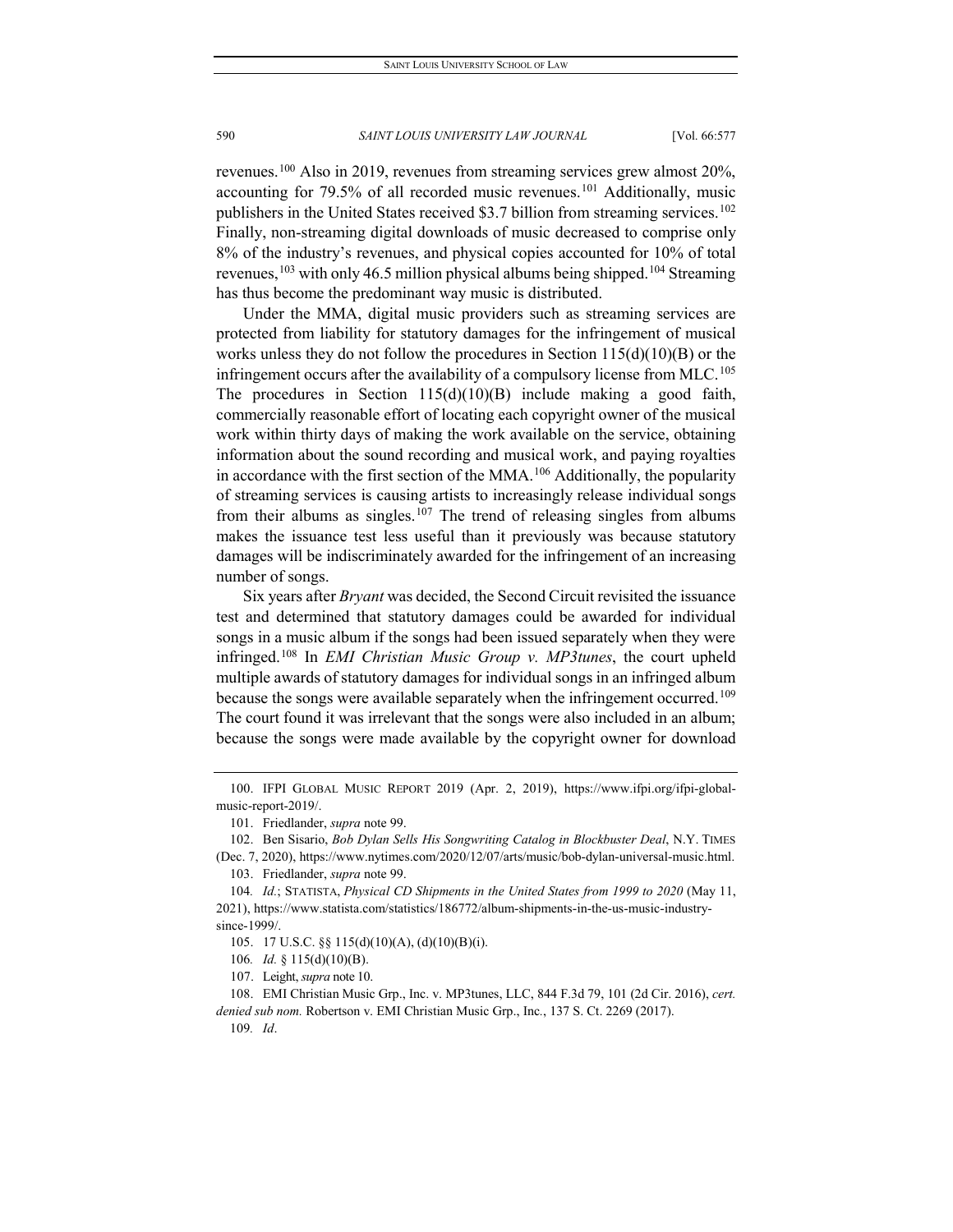and sale as singles, statutory damages could be awarded for each infringed song.[110](#page-15-0) *EMI Christian* thus upheld the viability of the issuance test and reaffirmed the Second Circuit's position that statutory damages can be awarded for the infringement of individual items in a compilation as long as the copyright owner has issued the items separately from the compilation.

*EMI Christian*'s re-affirmance of the issuance test gives artists an incentive to release singles from their albums even though they are not always able to collect statutory damages from streaming services. Many popular artists today release anywhere from three to six singles separately from the albums in which they are contained and register those singles in individual registrations[.111](#page-15-1) Songwriters who release singles can collect statutory damages if their singles were infringed by individuals or entities other than digital music providers.<sup>[112](#page-15-2)</sup> They can also collect statutory damages from digital music providers if those services did not follow the proper statutory procedures for limiting their liability or if the services infringed musical works after the compulsory license was available.[113](#page-15-3) Prior to the MMA's enactment, several streaming services, such as Spotify and Apple Music, faced numerous lawsuits for copyright infringement.[114](#page-15-4) After the MMA's enactment, some songwriters, such as Eminem, filed additional lawsuits seeking statutory damages for the infringement of their works by streaming services based on the allegation that the services did not follow the procedures in Section  $115(d)(10)(B)$  for limiting their liability.[115](#page-15-5) If artists continue releasing songs from their albums as singles, the test for determining whether statutory damages can be awarded for

<span id="page-15-0"></span><sup>110</sup>*. Id.*; *see also* Arista Records LLC v. Lime Grp. LLC, No. 06 CV 5936(KMW), 2011 WL 1311771, at \*4 (S.D.N.Y. Apr. 4, 2011) (clarifying that copyright holders can recover separate statutory damages for individual tracks in an album if they made the recording available separately from the album and the track was infringed during the time that it was issued as an individual recording).

<sup>111.</sup> Leight, *supra* note 10.

<sup>112.</sup> 17 U.S.C. § 115(c)(2)(C)(i).

<sup>113</sup>*. Id.* § 115(c)(2)(B).

<span id="page-15-4"></span><span id="page-15-3"></span><span id="page-15-2"></span><span id="page-15-1"></span><sup>114.</sup> Robert Levine, *Spotify Settles Class Action Lawsuits Filed by David Lowery and Melissa Ferrick with \$43.4 Million Fund*, BILLBOARD (May 26, 2017), https://www.billboard.com/ articles/business/7809561/spotify-settles-class-action-lawsuits-filed-by-david-lowery-and-melissa; Daniel Sanchez, *Spotify Settles Two Copyright Infringement Lawsuits with Initial Damages Exceeding \$365 Million*, DIGITAL MUSIC NEWS (Jun. 28, 2019), https://www.digitalmusicnews.com/2019/06/28/

<span id="page-15-5"></span>spotify-bluewater-settlement/. 115. Complaint, Eight Mile Style, L.L.C. v. Spotify U.S.A., Inc., 3:19-cv-00736, at 8–11 (M.D. Tenn. Aug. 21, 2019). This lawsuit is significant because it was one of the first cases alleging that the MMA's qualified prohibition on the collection of statutory damages from digital music providers, including streaming services, is an unconstitutional deprivation of artists' due process and property rights. Depending on how similar cases are decided in the future, the prohibition on assigning statutory damages in Section  $115(d)(10)(A)$  could be struck down as unconstitutional. Because of the severability statute in Title IV of the MMA, the remainder of the Act would not be affected if Section 115(d)(10)(A) wasstruck down.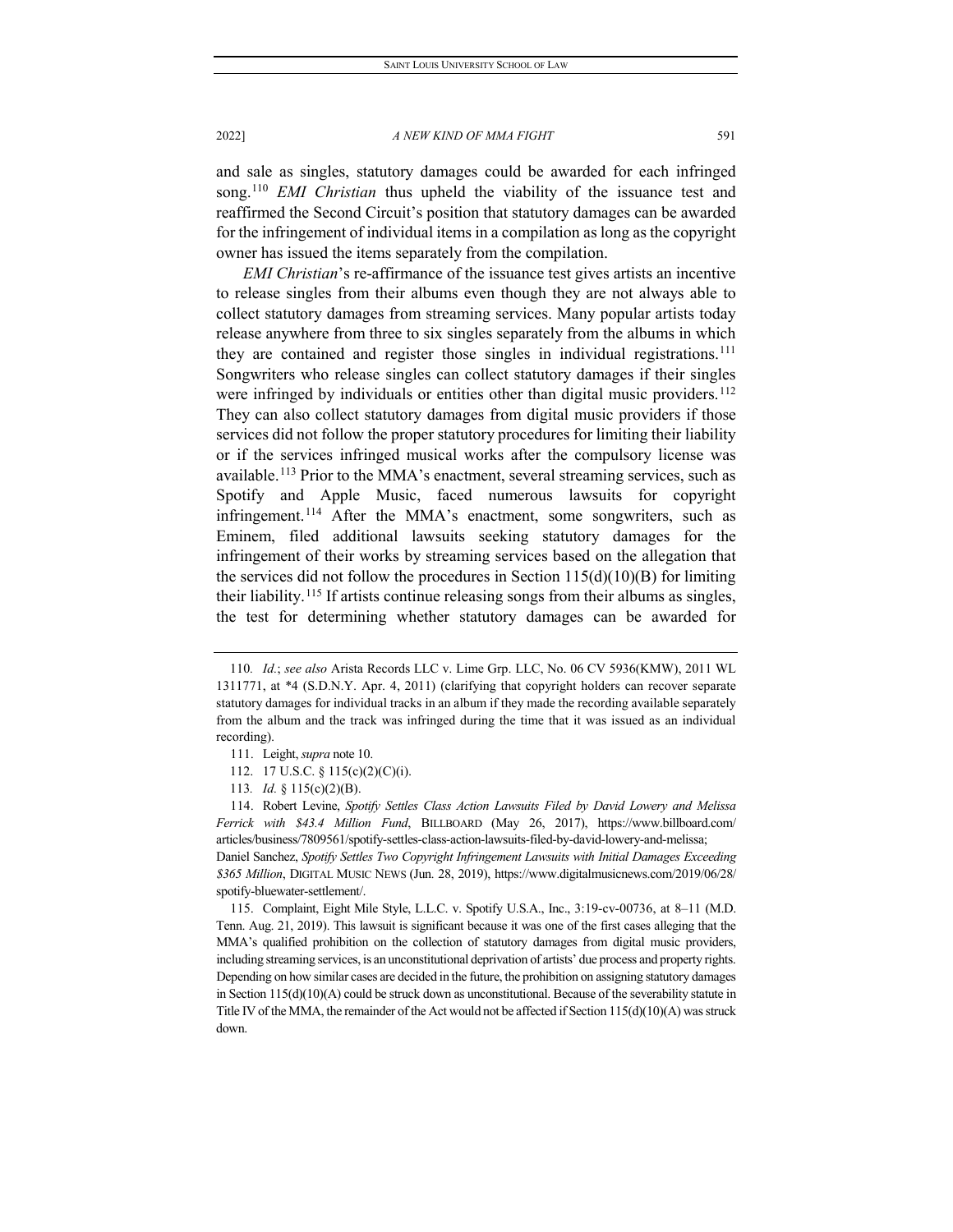individual songs in a music album will likely look increasingly like the independent economic value test because artists have a monetary incentive to seek statutory damages for individual songs whenever possible.

Streaming has influenced the music industry in such a way that continuing to apply the issuance test will be increasingly impractical. The issuance test should give way to the independent economic value test in infringement cases involving albums because streaming has resulted in more individual songs from albums being released as singles. The more often artists release their musical works as singles, the more frequently courts should consider the economic value of individual musical works when assigning statutory damages. It would be unjust for the Second Circuit to consistently award large statutory damages for infringed singles without first considering whether the songs have an economic value. Therefore, the Second Circuit should instead adopt the independent economic value test because it will increasingly have to consider whether infringed singles have an independent value when determining whether to uphold statutory damages awards for the individual songs.

## *B. The Influence of Streaming Service-Exclusive Albums on the Continued Use of the Issuance Test*

Another reason why the prevalence of streaming services should lead to the adoption of the independent economic value test by the Second Circuit is that some musicians have altered their albums after their initial release on streaming services. For example, some songs on Kanye West's album, *The Life of Pablo*, were modified by West after the album's initial release as a streaming service exclusive.<sup>[116](#page-16-0)</sup> The issuance test is challenging to apply to these types of albums because, although the songs were initially released as part of an album, modified versions of them were later released as singles and on platforms other than streaming services.<sup>[117](#page-16-1)</sup> The modified songs would be given separate copyright protection as derivative works, $118$  but the issuance test would not allow for separate damages for the infringement of individual songs in the original album because they are not identical to the songs that were released separately.<sup>[119](#page-16-3)</sup> Because applying the issuance test to these streaming service albums could be complicated, the independent economic value test would be helpful to the Second Circuit in resolving these types of infringement cases.

## *C. Possible Objections to the Abandonment of the Issuance Test*

<span id="page-16-0"></span>Even though applying the issuance test to music albums will continue to be increasingly confusing and impractical, it is possible the Second Circuit will

<sup>116.</sup> Laurence, *supra* note 1, at 105–06.

<span id="page-16-1"></span><sup>117</sup>*. Id.* at 108.

<span id="page-16-2"></span><sup>118.</sup> 17 U.S.C. § 106(2).

<span id="page-16-3"></span><sup>119</sup>*. Id*.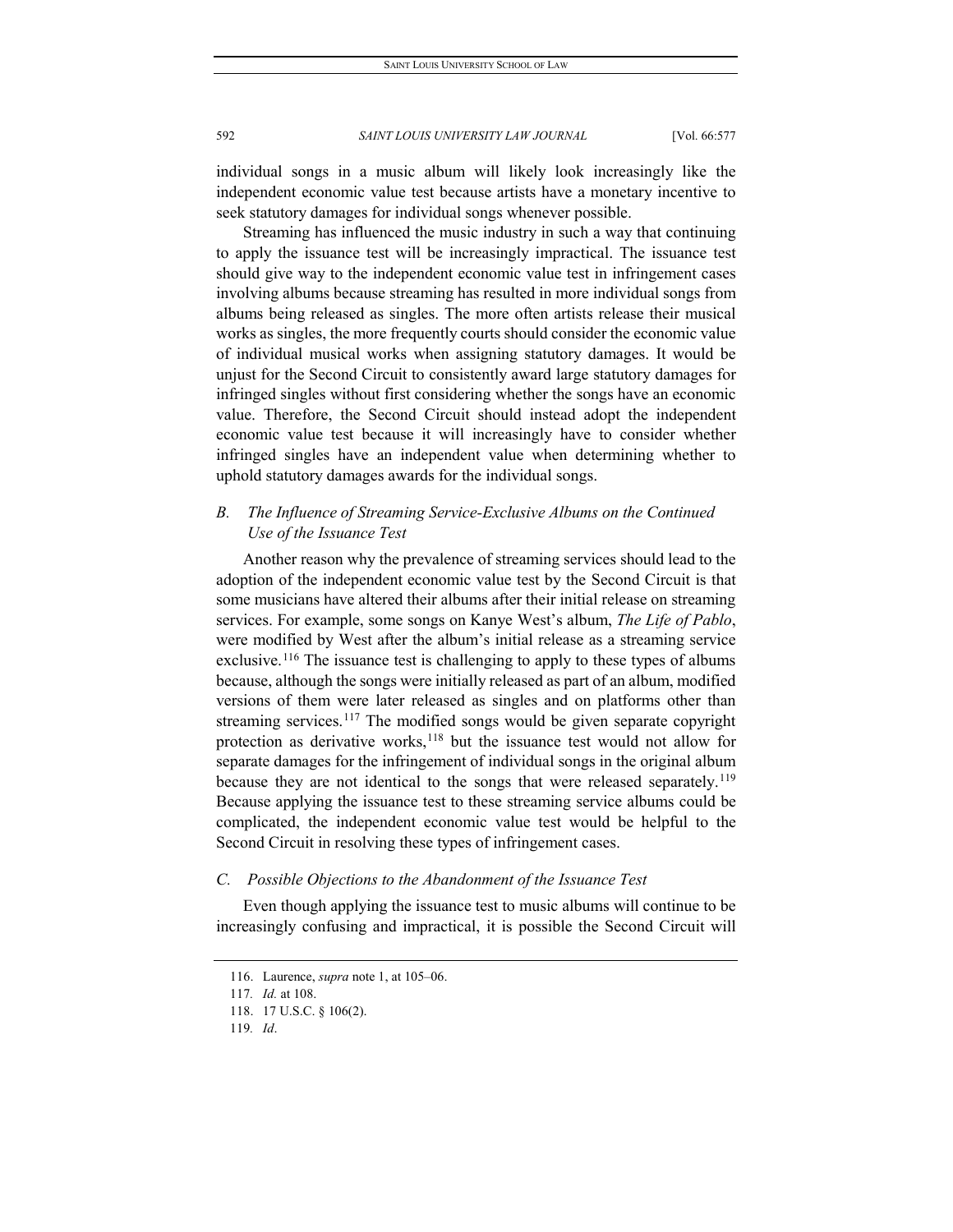continue to adhere to the test. In its decisions, the Second Circuit has offered its support for a literal interpretation of Section 504(c). Specifically, the Second Circuit has criticized the independent economic value test as violating Congress' intent in including the compilation restriction, noting that the "language provides no exception for a part of a compilation that has independent economic value, and the [c]ourt will not create such an exception."[120](#page-17-0) The practical benefits of adopting the independent economic value test in today's streaming environment, such as allowing for an inquiry into whether singles actually have an economic value independent of their respective albums, may not be enough for the Second Circuit to abandon its deference to Congress on this matter. However, even if the Second Circuit does not officially abandon the issuance test, it will still be required to consider the economic value of the many singles that are available when determining whether the amount of statutory damages district courts approve are just and reasonable.

## IV. THE MUSIC MODERNIZATION ACT SHOULD INFLUENCE THE WAY COURTS VIEW THE INDEPENDENT ECONOMIC VALUE TEST IN THE FUTURE

The MMA should also influence the Second Circuit's use of the issuance test as applied to music albums because it allows for statutory damages for the infringement of individual sound recordings, and courts and juries will increasingly have to consider the economic value of individual works when determining statutory damages awards. Additionally, the Act should affect how the issuance and independent economic value tests are applied to compilations such as television series and collections of images. The Act permits statutory damages arising from the unauthorized digital dissemination of musical works and sound recordings, and these other types of compilations are also increasingly being distributed digitally.

## *A. The Music Modernization Act Should Impact the Second Circuit's Approach to the Independent Economic Value Test in Relation to Music Albums*

The MMA brought several changes to how royalties are distributed for songs on streaming services, and these changes should alter how the Second Circuit applies the independent economic value test to music albums. Provisions that should influence whether the Second Circuit continues to follow the issuance test include those that require compulsory licenses be obtained for each individual musical work on streaming services and that streaming services can be held liable for statutory damages for the infringement of musical works if they fail to follow the procedures in Section  $115(d)(10)(B)$  of the Copyright Act

<span id="page-17-0"></span><sup>120.</sup> Bryant v. Media Right Prods., 603 F.3d 135, 142 (2d Cir. 2010), *cert. denied*, 562 U.S. 1064 (2010).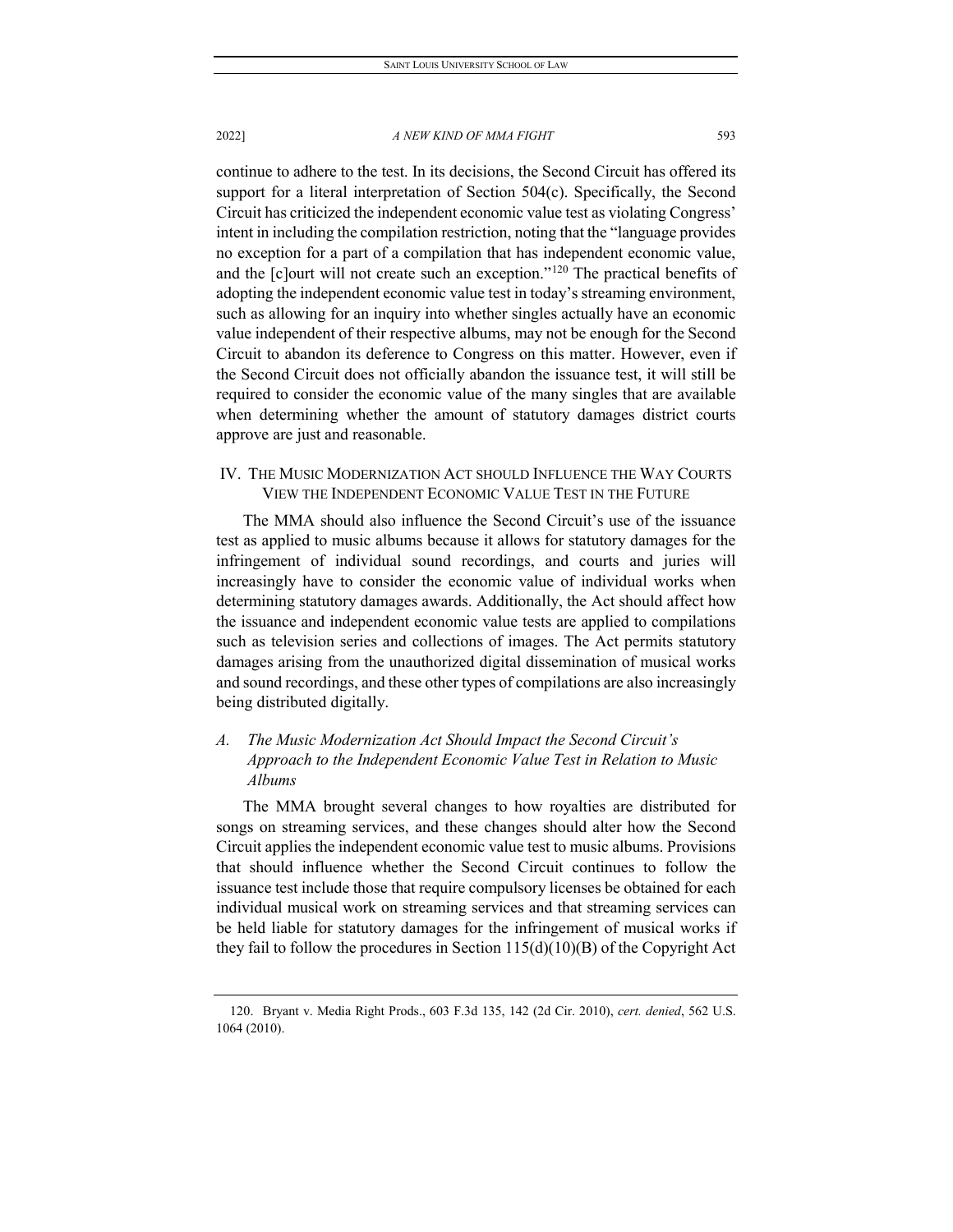or the infringement occurs after a compulsory license is available.<sup>[121](#page-18-0)</sup> These provisions appear to conflict with the restriction on multiple statutory damages for compilations in Section 504(c), and the Second Circuit should find them to be persuasive in considering whether to abandon the issuance test in favor of the independent economic value test for the infringement of musical works.

The Second Circuit should abandon the issuance test for songs in music albums based on the new provisions of the MMA. The MMA makes it clear that separate statutory damages awards can be imposed on digital music providers that do not follow the procedures in Section  $115(d)(10)(B)$  or infringe the musical work after the compulsory license is available and on parties other than digital music providers that infringe on the copyrights of individual musical works by digitally delivering them without paying a compulsory license.<sup>[122](#page-18-1)</sup> Furthermore, many artists are releasing singles independently from their albums. If there continue to be infringement actions filed against parties that provide access to musical works without a compulsory license or a sound recording without authorization from the sound recording owner, the Second Circuit will increasingly need to consider the economic value of the songs in addition to whether they were issued separately from their respective compilations. Furthermore, the fact that Congress mandated that royalties be paid for each musical work on non-interactive streaming services suggests that it views every song on streaming services as having an independent economic value.<sup>[123](#page-18-2)</sup>

These provisions indicate that in drafting the MMA, Congress likely desired for statutory damages to be awarded for the infringement of individual musical works and sound recordings in albums as long as they have a discernable economic value independent of their respective albums. One aspect of the Act that might be viewed with scrutiny by the Second Circuit is the fact that Section 504(c) does not mention the restriction on works in compilations. The MMA thus does not explicitly overrule the purported restriction on assigning multiple statutory damages awards for infringed works in a compilation. However, the Act implicitly overrules Section 504(c)'s prohibition on multiple statutory damages for sound recordings and musical works in music albums by allowing for statutory damages to be given for individual sound recordings that have been digitally delivered without the copyright owner's permission and requiring royalties to be paid for all individual musical works on non-interactive streaming services. Therefore, the language in the Act allowing for statutory damages and royalties to be assigned for individual songs in an album, even if the artists have not issued the songs separately, puts the Second Circuit's interpretation of Section 504(c) in question and should lead to the court's rejection of the issuance test as applied to music albums.

<sup>121.</sup> 17 U.S.C. §§ 115(a)(1)(A), (d)(10)(A).

<span id="page-18-2"></span><span id="page-18-1"></span><span id="page-18-0"></span><sup>122</sup>*. Id.* §§ 115(d)(10)(A), (c)(2)(C)(i).

<sup>123</sup>*. Id.* § 115(d)(4)(A)(i).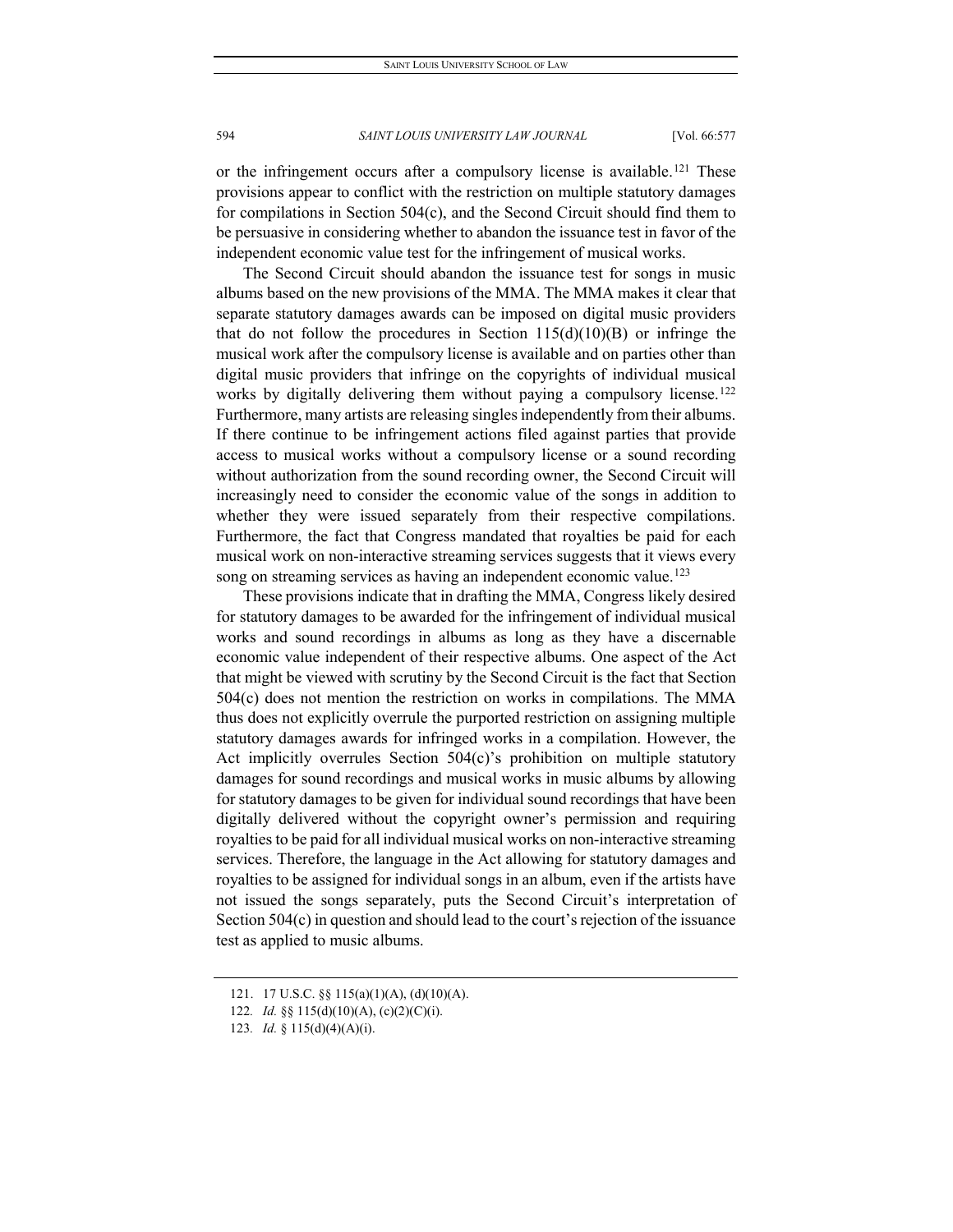## *B. Other Works to Which the Independent Economic Value Test Has Been Applied*

Although the independent economic value test most commonly arises in the context of music albums, the test has also been applied to other types of compilations. One type of compilation to which the test is commonly applied are television series. When individual episodes of television series are infringed, often by a broadcasting company that has aired the episodes without a license from the copyright holder, the copyright owners frequently seek separate statutory damages for each episode.<sup>[124](#page-19-0)</sup> Under both the issuance and independent economic value tests, multiple statutory damages awards are commonly granted for the infringement of television series because the episodes are usually issued separately from each other and have a discernable economic value because they are aired at different times.<sup>[125](#page-19-1)</sup> Another type of compilation to which the test has been applied are books and magazines that contain multiple pieces of independently produced images, such as artwork or photographs.[126](#page-19-2) Courts have been more hesitant to grant statutory damages for individual works in these cases. They have typically either remanded the cases to district courts to determine if the images truly have an independent economic value or held the individual images only had an economic value when included together in the compilation.[127](#page-19-3) Finally, courts have applied the independent economic value test to compilations that feature multiple images of copyrighted characters and determined only one statutory damages award can be given for each character, even if there are different images of each character in the compilation.<sup>[128](#page-19-4)</sup>

## *C. The Second Circuit's View of the Independent Economic Value Test with Respect to Other Types of Compilations*

Although the Second Circuit has primarily considered music albums when applying § 504(c), its decisions involving other types of compilations and the evolving nature of media distribution provide some insight into whether the Second Circuit should apply the independent economic value test to compilations other than music albums. One case that involved a type of compilation besides music albums was *Twin Peaks v. Publications International*, in which the court affirmed separate statutory damages awards for

<span id="page-19-0"></span><sup>124.</sup> Gamma Audio & Video, Inc. v. Ean-Chea, 11 F.3d 1106, 1109 (1st Cir. 1993); Columbia Pictures Television, Inc. v. Krypton Broad. of Birmingham, Inc., 259 F.3d 1186, 1189–90 (9th Cir. 2001).

<span id="page-19-1"></span><sup>125.</sup> Twin Peaks Prods., Inc. v. Publ'ns Int'l, Ltd., 996 F.2d 1366, 1371 (2d Cir. 1993); *Gamma*, 11 F.3d at 1117–18.

<span id="page-19-4"></span><span id="page-19-3"></span><span id="page-19-2"></span><sup>126.</sup> Xoom, Inc. v. Imageline, Inc., 323 F.3d 279, 285 (4th Cir. 2003); Sullivan v. Flora, Inc., 936 F.3d 562, 572 (7th Cir. 2019); Yellow Pages Photos, Inc. v. Ziplocal, 795 F.3d 1255, 1282 (11th Cir. 2015).

<sup>127</sup>*. Xoom*, 323 F.3d at 285; *Sullivan*, 936 F.3d at 572; *Yellow Pages Photos*, 795 F.3d at 1282. 128. Walt Disney Co. v. Powell, 897 F.2d 565, 569 (D.C. Cir. 1990).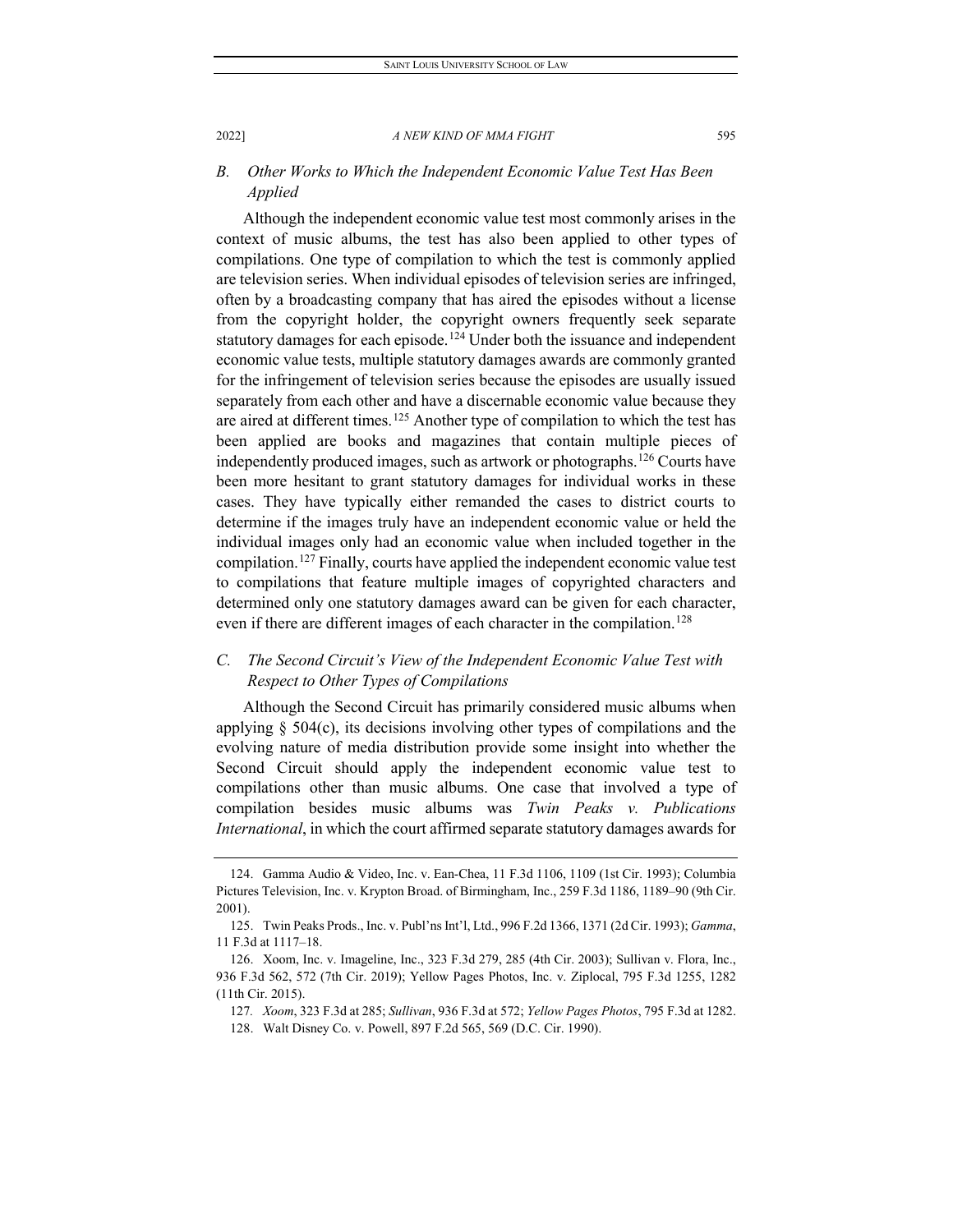scripts of individual episodes of a television series because the episodes were issued separately from each other.<sup>[129](#page-20-0)</sup> Another type of compilation that courts have considered are those featuring individual images.<sup>[130](#page-20-1)</sup> Although the Second Circuit has not considered a case involving such a compilation, cases such as *Twin Peaks* and *EMI Christian* indicate the court would apply the issuance test and give one statutory damages award for the whole compilation unless the images were also disseminated separately from the compilation.

The MMA only covers musical works and sound recordings, so the language allowing for separate statutory damages for individual songs in a music album does not necessarily apply to works in other compilations. However, based on what the Second Circuit has held in other cases and the fact that television episodes and images, like music, are increasingly being distributed digitally, the court will likely use the issuance test less frequently for these types of compilations in the future and should eventually reject it in favor of the independent economic value test. First, although the Second Circuit has previously held that statutory damages can be awarded for individual episodes of a television series, it should begin to reconsider applying the issuance test to television series in the future because of the manner in which they are released on streaming services. Like in the music industry, streaming has become a popular way to distribute television series,  $131$  and many streaming services, such as Netflix, release multiple episodes of their own series at once rather than making them available at different times.<sup>[132](#page-20-3)</sup> Because individual episodes are being released separately less often, the issuance test is less likely to allow for multiple statutory damages for the infringement of television series in the future, even if it is shown that the infringer profited from distributing multiple individual episodes. Therefore, if the Second Circuit desires to continue awarding multiple statutory damages awards for television series, it should consider applying the independent economic value test to these works.

Nevertheless, the Second Circuit might be reluctant to apply the independent economic value test to television series exclusive to streaming services. Many series on streaming services are distributed by season rather than by episode.<sup>[133](#page-20-4)</sup>

<sup>129.</sup> 996 F.2d at 1371.

<sup>130</sup>*. Sullivan*, 936 F.3d at 566; *Yellow Pages Photos*, 795 F.3d at 1277.

<span id="page-20-2"></span><span id="page-20-1"></span><span id="page-20-0"></span><sup>131</sup>*. About 6 in 10 Young Adults in U.S. Primarily Use Online Streaming to Watch TV*, PEW RSCH. CTR. (Sept. 13, 2017), https://www.pewresearch.org/fact-tank/2017/09/13/about-6-in-10 young-adults-in-u-s-primarily-use-online-streaming-to-watch-tv/ (noting that sixty-one percent of U.S. consumers aged between eighteen and twenty-nine and thirty-seven percent of consumers aged between thirty and forty-nine use streaming services as their primary way of watching television, and that twenty-four percent of Americans did not subscribe to cable television).

<span id="page-20-4"></span><span id="page-20-3"></span><sup>132.</sup> Paul Tassi, *No, Netflix Will Not Release More Episodes Weekly Instead of Binge-Dropping*, FORBES (Sept. 4, 2019, 9:28 AM), https://www.forbes.com/sites/paultassi/2019/09/04/ no-netflix-will-not-release-more-episodes-weekly-instead-of-binge-dropping/?sh=2de6fe827c8f.

<sup>133.</sup> Bert I. Huang, *Concurrent Damages*, 100 VA. L. REV. 711, 748–49 (2014).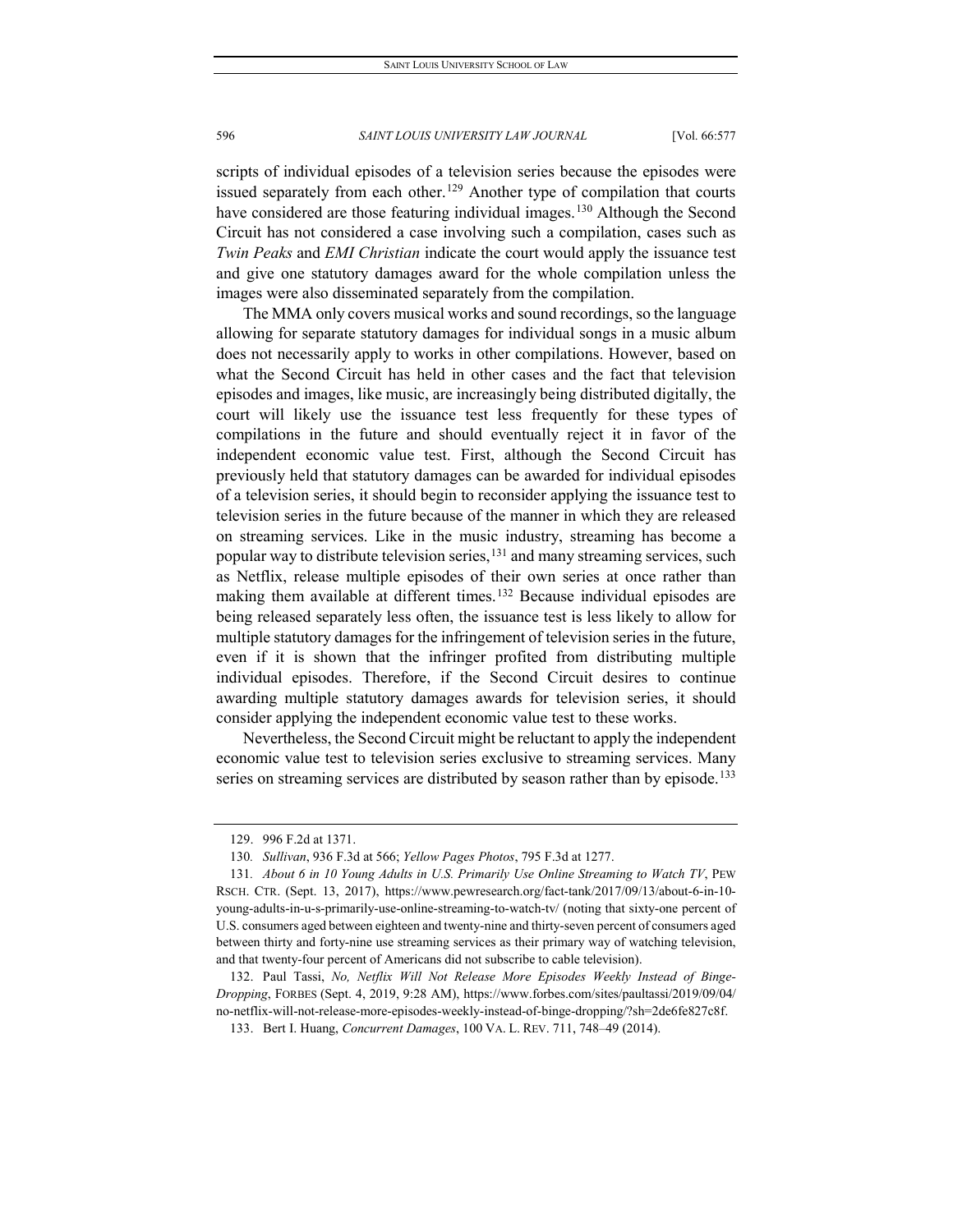Because of this, the harm that streaming services suffer relates more to the infringement of an entire season rather than to the infringement of individual episodes.[134](#page-21-0) The Second Circuit might then find it appropriate to give one statutory damages award per season. This would be the result under the issuance test, so the court might think there would be no need to switch to the independent economic value test. Also, many of these series contain episodes that are filmed at the same time.[135](#page-21-1) This aspect of streaming-exclusive series makes the independent economic value test difficult to apply because it is challenging to determine if the streaming services that own the copyrights in the series intended for the episodes to be independently produced.[136](#page-21-2) The Second Circuit might argue that unlike traditional television series, the episodes of which are also often filmed at the same time, courts cannot point to the fact that episodes in streaming-exclusive series are released separately in order to justify applying the independent economic value test. Therefore, because of the complexities of applying the independent economic value test to streaming television series, the Second Circuit might prefer to continue applying the issuance test to these works.

The popularity of distributing images and photos online should also lead to the rejection of the issuance test as applied to compilations including artwork or other images. Until 2004, sharing photos online was relatively difficult due to the limited file size that photo sharing services could accommodate. When Flickr launched in 2004 with a larger file size capacity, sharing photos over the Internet became increasingly popular.<sup>[137](#page-21-3)</sup> By 2014, hundreds of thousands of photos were being uploaded every minute on social networking and photo sharing services.<sup>[138](#page-21-4)</sup> Prior to the introduction of technology that allowed them to easily do so, many people did not share their photos, but some professional photographers and artists did publish their work in books and magazines or created unique ways to share their photos, such as sending them through the mail.<sup>[139](#page-21-5)</sup> Today, there are many more image and photo sharing services for both professional and amateur artists and photographers,<sup>[140](#page-21-6)</sup> and professional artists

<sup>134</sup>*. Id*.

<sup>135.</sup> Kaminski & Rub, *supra* note 82, at 1161.

<sup>136</sup>*. Id*.

<span id="page-21-3"></span><span id="page-21-2"></span><span id="page-21-1"></span><span id="page-21-0"></span><sup>137.</sup> Bob Leggitt, *The History of Online Photo Sharing: Part 1*, TWIRPZ BLOG (Sept. 26, 2015), https://twirpz.wordpress.com/2015/09/26/the-history-of-online-photo-sharing-part-1/; Bob

Leggitt, *The History of Online Photo Sharing: Part 2*, TWIRPZ BLOG (Sept. 30, 2015), https://twirpz .wordpress.com/2015/09/30/the-history-of-online-photo-sharing-part-2/.

<span id="page-21-4"></span><sup>138.</sup> Aditya Khosla et al., *What Makes an Image Popular?*, INT'L WORLD WIDE WEB CONF. COMM. (2014), http://people.csail.mit.edu/khosla/papers/www2014\_khosla.pdf.

<span id="page-21-5"></span><sup>139.</sup> Jori Finkel, *Tracing the Roots of Photo Sharing, From Mail Art to Instagram*, N.Y. TIMES (Apr. 4, 2019), https://www.nytimes.com/2019/04/04/arts/design/selfies-snap-share-san-franciscomuseum-of-modern-art-.html.

<span id="page-21-6"></span><sup>140.</sup> Mike Prospero, *The Best Photo Storage and Sharing Sites in 2021*, TOM'S GUIDE (Jan. 5, 2021), https://www.tomsguide.com/best-picks/best-photography-sites.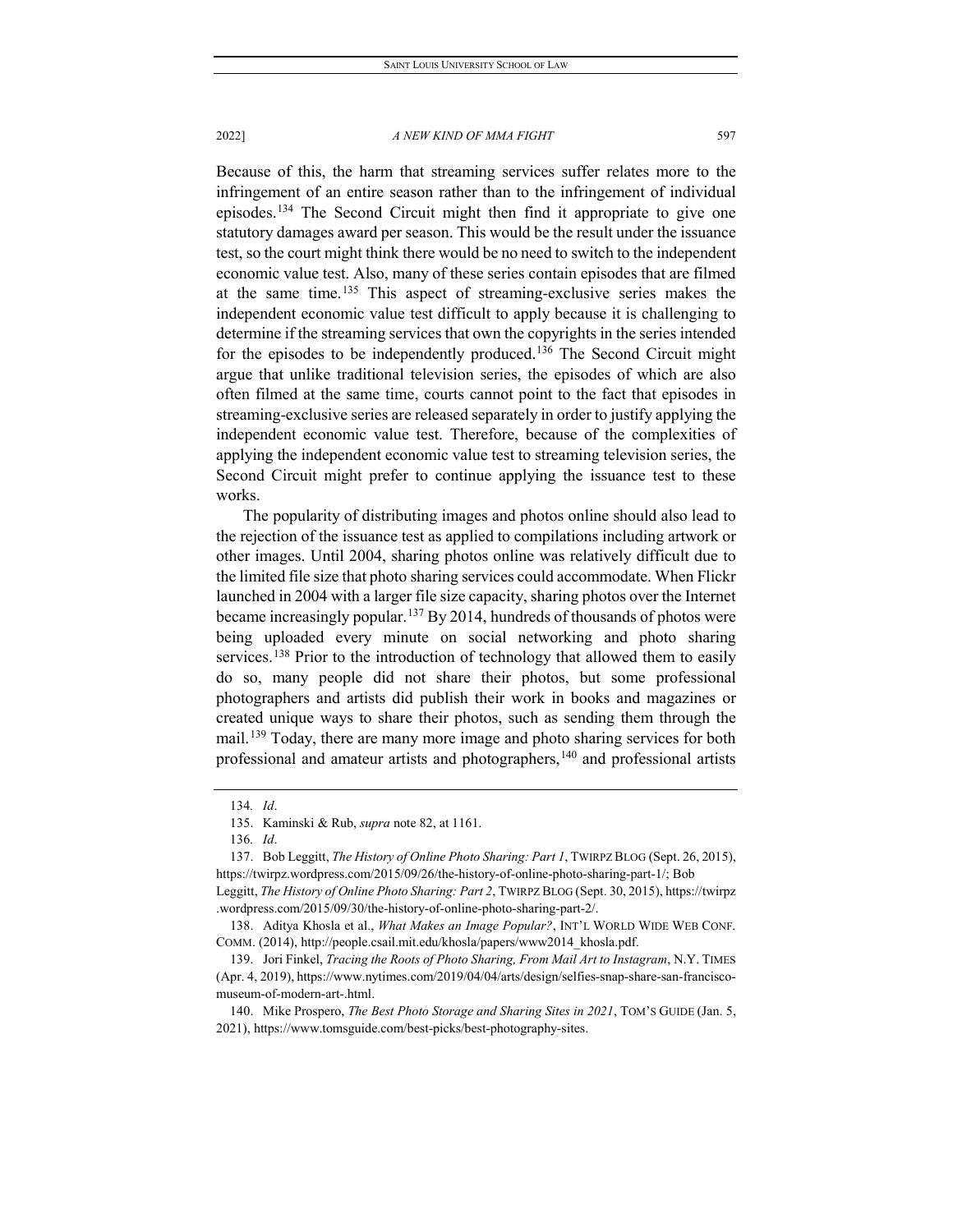and photographers are increasingly sharing their work online, frequently as individual images.<sup>[141](#page-22-0)</sup> Applying the independent economic value test to online images and photos would make more sense because it would allow for the consideration of whether each image or photo truly has an economic value. Furthermore, the issuance test would be less helpful in a market where images and photos are increasingly being distributed in compilations because it would indiscriminately allow for separate statutory damages as long as the images or photos were issued separately and had their own copyright registrations. Thus, the Second Circuit should also abandon its use of the issuance test as applied to compilations including individual images and photos due to the prevalence of the digital sharing of these items.

## *D. The Other Circuit Courts Should Apply the Independent Economic Value Test to These Compilations in Light of the Music Modernization Act*

The new language of the MMA is unlikely to change how the other circuits apply the independent economic value test to individual television episodes, but it could change how the test is applied to images. Although the Act only applies to music, the provisions allowing for statutory damages for an unauthorized digital delivery of a sound recording and requiring royalties to be paid for those recordings could be influential when considering other types of compilations.

The Act is unlikely to change the application of the independent economic value test to television series. A court applying the test would award separate statutory damages for individual episodes of a television series that are digitally distributed as long as each episode has an economic value.<sup>[142](#page-22-1)</sup> This is consistent with what is required for musical works that lack a compulsory license and are digitally distributed by parties other than streaming services. It is also consistent for streaming services that have not followed the procedures in Section  $115(d)(10)(B)$  or infringe musical works after a compulsory license is available. The only difference is that the Act does not differentiate between works that have an economic value and those that do not when allowing for statutory damages for the infringement of sound recordings or requiring royalties to be paid for individual musical works.<sup>[143](#page-22-2)</sup> Considering these courts have consistently allowed for separate statutory damages awards for television episodes, it seems unlikely the Act would change this approach.

However, the Act should alter the way these courts apply the test to compilations containing artwork or images. Courts considering these types of compilations have generally held that only one statutory damages award can be

<sup>141.</sup> Finkel, *supra* note 138.

<span id="page-22-2"></span><span id="page-22-1"></span><span id="page-22-0"></span><sup>142.</sup> Columbia Pictures Television, Inc. v. Krypton Broad. of Birmingham, Inc., 259 F.3d 1186, 1195 (9th Cir. 2001); MCA TV, Ltd. v. Feltner, 89 F.3d 766, 770 (11th Cir. 1996).

<sup>143.</sup> 17 U.S.C. §§ 115(c)(2)(C)(i), (d)(3)(C)(i).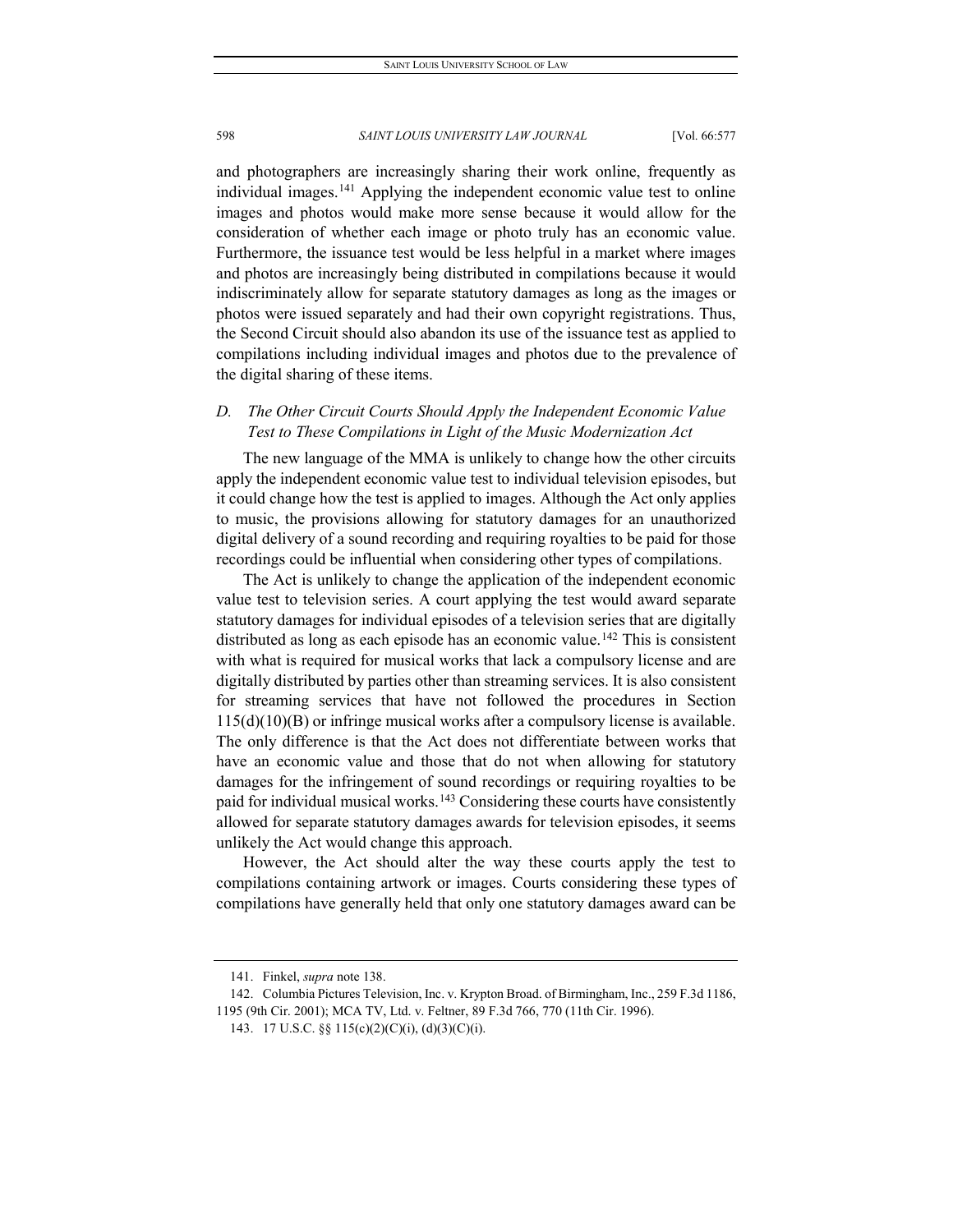given.[144](#page-23-0) However, because images, like the sound recordings covered by the Act, are increasingly being distributed digitally, these circuits should find the Act indicates Congress's intent to do away with the compilation restriction in Section 504(c) as applied to images. As a result, they should begin allowing for separate statutory damages awards for digital images, even if the images are part of a compilation.

The Ninth Circuit's recent decision in *VHT v. Zillow Group, Inc.* indicates that courts may begin applying the independent economic value test to images in compilations. In that case, the court held that digital collections of images that the defendant infringed might be compilations but remanded the case back to the district court to determine if they were compilations and to apply the independent economic value test if they were not.<sup>[145](#page-23-1)</sup> The Ninth Circuit's hesitancy to declare that the individual images in the digital collections did not have an economic value was based in part on the district court's failure to determine whether the collections were compilations and its concern that the jury in the trial was not instructed that the collections might qualify as compilations. However, the holding indicates the Ninth Circuit may begin applying the independent economic value test to individual images in digital collections.[146](#page-23-2)

The Seventh Circuit has cited *VHT* in support of its position that the independent economic value test can be applied to individual works in a compilation that have an independent economic value, and other circuits should find this decision to be persuasive when considering whether to award multiple statutory damages for images in these collections.<sup>[147](#page-23-3)</sup> However, it should be noted that some courts have been reluctant to apply the independent economic value test to digital images if the images are not registered in separate copyright registrations.[148](#page-23-4)

In conclusion, the Act is unlikely to change the application of the independent economic value test to episodes of television series, but it should alter the way the test is applied to images in compilations because both music and images are increasingly being distributed digitally.

#### **CONCLUSION**

There is still much uncertainty about what Congress intended in the last sentence of Section 504(c) of the Copyright Act of 1976. Although the issuance

<span id="page-23-1"></span><span id="page-23-0"></span><sup>144.</sup> Sullivan v. Flora, Inc., 936 F.3d 562, 572 (7th Cir. 2019); Yellow Pages Photos, Inc. v. Ziplocal, 795 F.3d 1255, 1282 (11th Cir. 2015).

<sup>145.</sup> 918 F.3d 723, 747–48 (9th Cir. 2019), *cert. denied*, 140 S. Ct. 122 (2019).

<sup>146</sup>*. Id.* at 747.

<span id="page-23-4"></span><span id="page-23-3"></span><span id="page-23-2"></span><sup>147</sup>*. Sullivan*, 936 F.3d at 570 (citing *VHT v. Zillow* as an example of the Ninth Circuit following the independent economic value test).

<sup>148.</sup> Cullum v. Diamond A Hunting, Inc., 484 F. App'x 1000, 1002 (5th Cir. 2012).